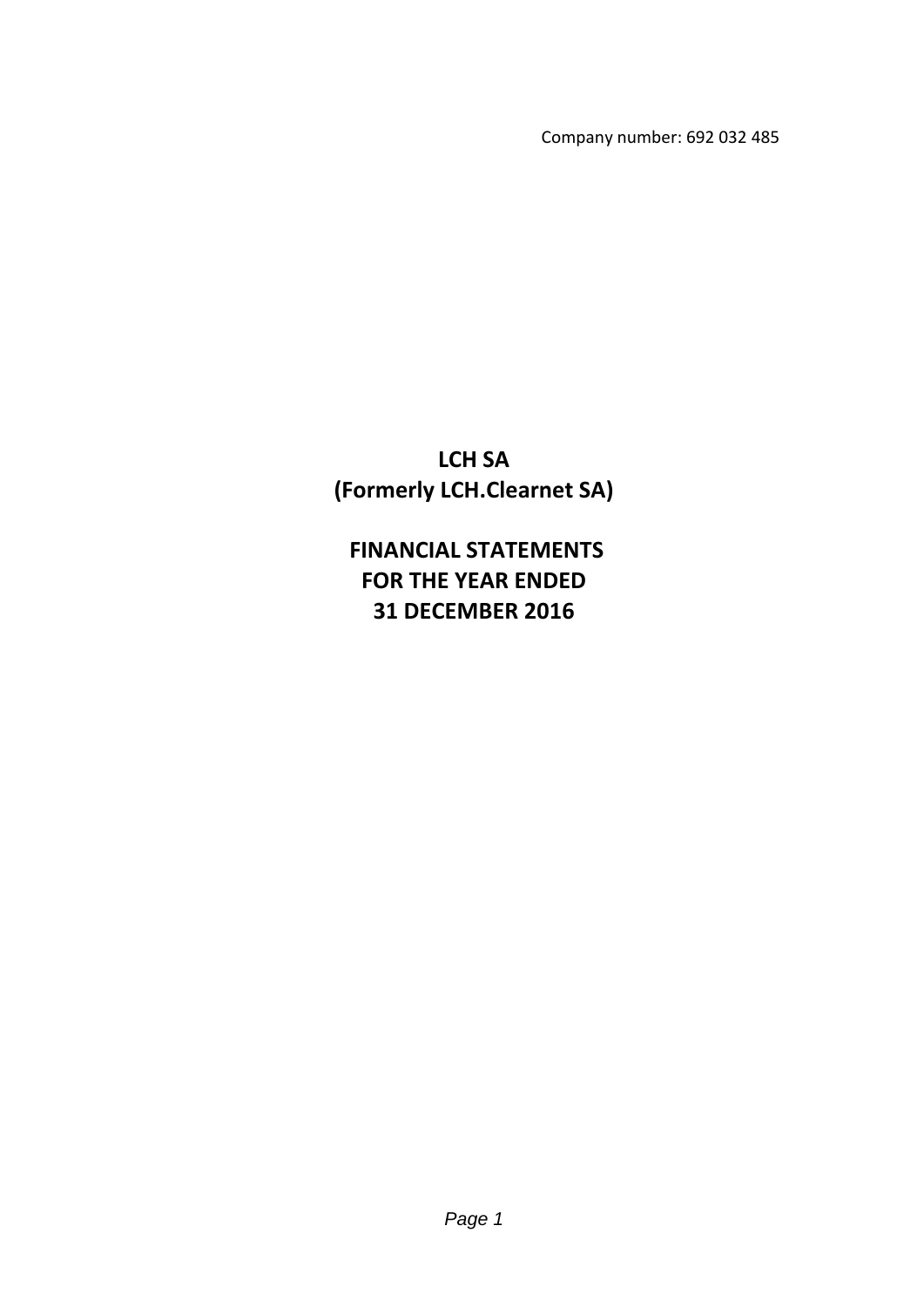# **LCH SA Financial statements for the year ended 31 December 2016 Company information**

# **Board of Directors**

| <b>Type of Director</b> | Name                                                  | Other Directorship at 31 December 2016                                                                                                                                                                           |
|-------------------------|-------------------------------------------------------|------------------------------------------------------------------------------------------------------------------------------------------------------------------------------------------------------------------|
| Chairman                | Leonard (Lex) Hoogduin                                | London Stock Exchange Group Plc<br>LCH.Clearnet Group Limited<br><b>LCH Limited</b><br>LCH.Clearnet LLC<br>Lex Hoogduin B.V.<br>Supervisory Board of Centre for Integral Revalidation<br>GloComNet BV            |
| Director                | Christophe Hémon                                      | LCH.Clearnet (Luxembourg) S.à.r.l.                                                                                                                                                                               |
| Director                | lan Abrams                                            | LCH.Clearnet Group Limited<br><b>LCH Limited</b><br><b>LCH.Clearnet LLC</b><br><b>Highplus Limited</b><br>Orchard Wealth Management Limited (Jersey)<br>Orchard Funds PLC (Dublin)                               |
| Director                | <b>Neil Walker</b>                                    | LCH.Clearnet Group Limited<br><b>Financial Services Limited</b>                                                                                                                                                  |
| Director                | Dennis McLaughlin                                     | <b>LCH Limited</b><br>LCH.Clearnet LLC                                                                                                                                                                           |
| Director                | Serge Harry                                           | GlobeSettle SA<br><b>MTS France</b>                                                                                                                                                                              |
| Director                | Eric Litvack                                          | International Swaps and Derivatives Association<br><b>Global Financial Markets Association</b>                                                                                                                   |
| Director                | Rémi Bourrette                                        | Collège Français Bilingue de Londres<br>Ealing Educational Charitable Trust<br>Ecole Polytechnique Charitable Trust                                                                                              |
| Director                | Anthony Attia                                         | <b>Euronext Paris SA</b><br>EnterNext SA<br><b>Euronext Technologies Holding SAS</b><br>Euronext N.V.                                                                                                            |
| Director                | Suneel Bakhshi                                        | LCH.Clearnet Group Limited<br><b>LCH Limited</b><br><b>LCH.Clearnet LLC</b>                                                                                                                                      |
| Director                | (resigned<br><b>Yves</b><br>Perrier<br>on<br>22/12/16 | LCH.Clearnet Group Limited<br>Amundi SA<br>Amundi Asset Management SA<br>Conseil de Surveillance CA Titres<br>Caceis SA<br>Crédit Agricole SA<br><b>Euro Securities Partners SAS</b><br>Société Générale Gestion |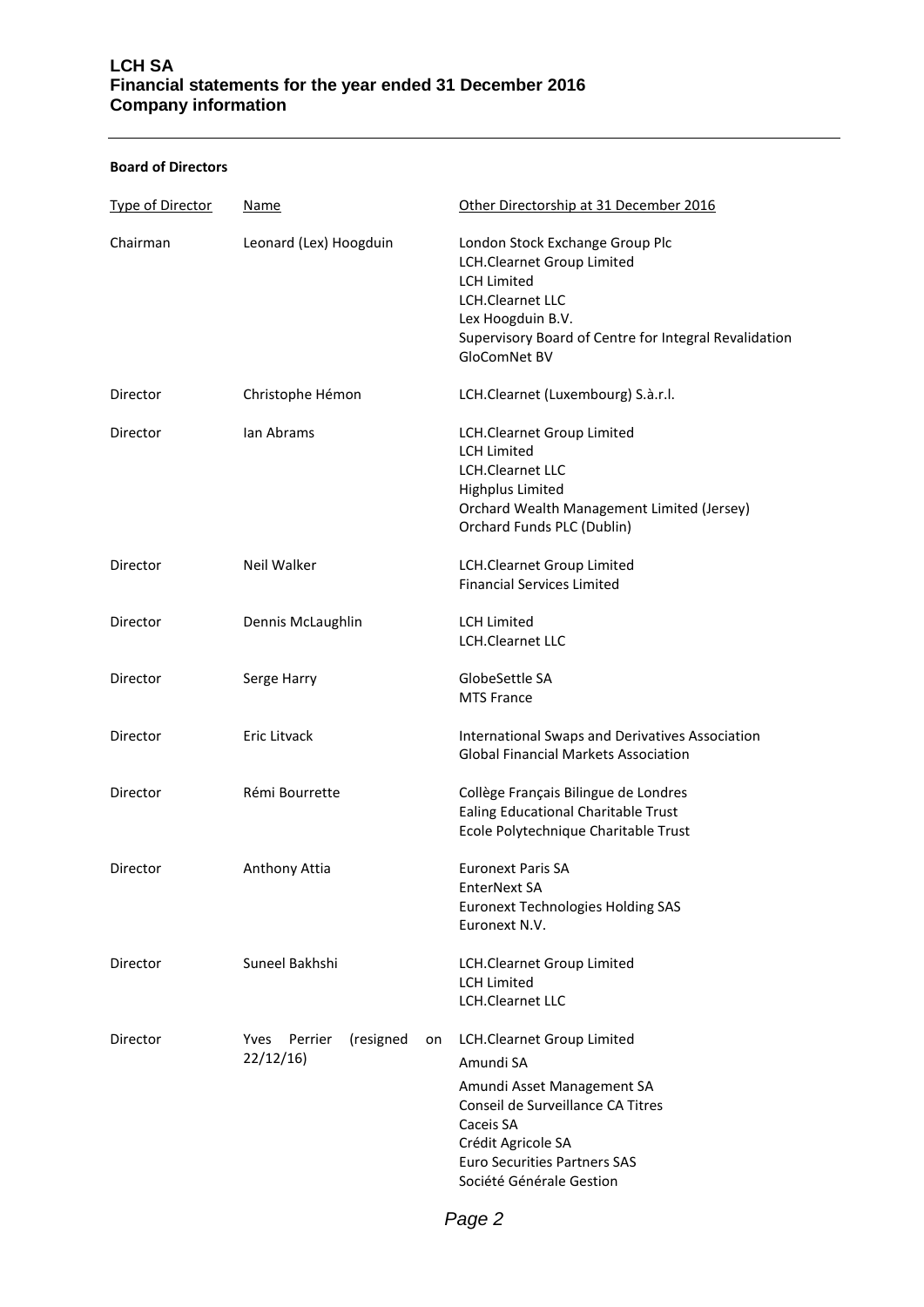| Director | Jonathan Eliot        | None                                                    |
|----------|-----------------------|---------------------------------------------------------|
| Director | Catherine Lubochinsky | Bangue Wormser Frères                                   |
| Director | Shona Milne           | <b>LCH.Clearnet Group Limited</b><br><b>LCH Limited</b> |

Annual fees allocated by LCH SA to above Directors are as follows:

| Catherine Lubochinsky | €70,000 |
|-----------------------|---------|
| Jonathan Eliot        | €60,000 |
| lan Abrams            | €50,000 |
| Neil Walker           | €40.000 |
| <b>Yves Perrier</b>   | €30,000 |
| Shona Milne           | €50,000 |

The LCH SA Board of Directors presides over three local committees which assist the Company: the Company's Audit Committee, the Company's Risk Committee and the Remuneration Committee. The terms of reference defining the functions, missions, powers and responsibilities of these Committees are approved by the Board of Directors.

# **Auditors**

Ernst & Young Audit, Tour First, 1 Place des Saisons, 92037 Paris La Défense BDO France Léger et Associés, 113 rue de l'Université, 75007 Paris

# **Registered office**

18, rue du Quatre Septembre 75002 Paris Telephone: +33 (0) 1 70 37 65 00 Registered in France number 692 032 485

LCH SA is fully consolidated in the accounts of LCH Group Limited, the head office of which is located at Aldgate House, 33 Aldgate High Street, London. The Company's ultimate parent since 1 May 2013 is the London Stock Exchange Group plc.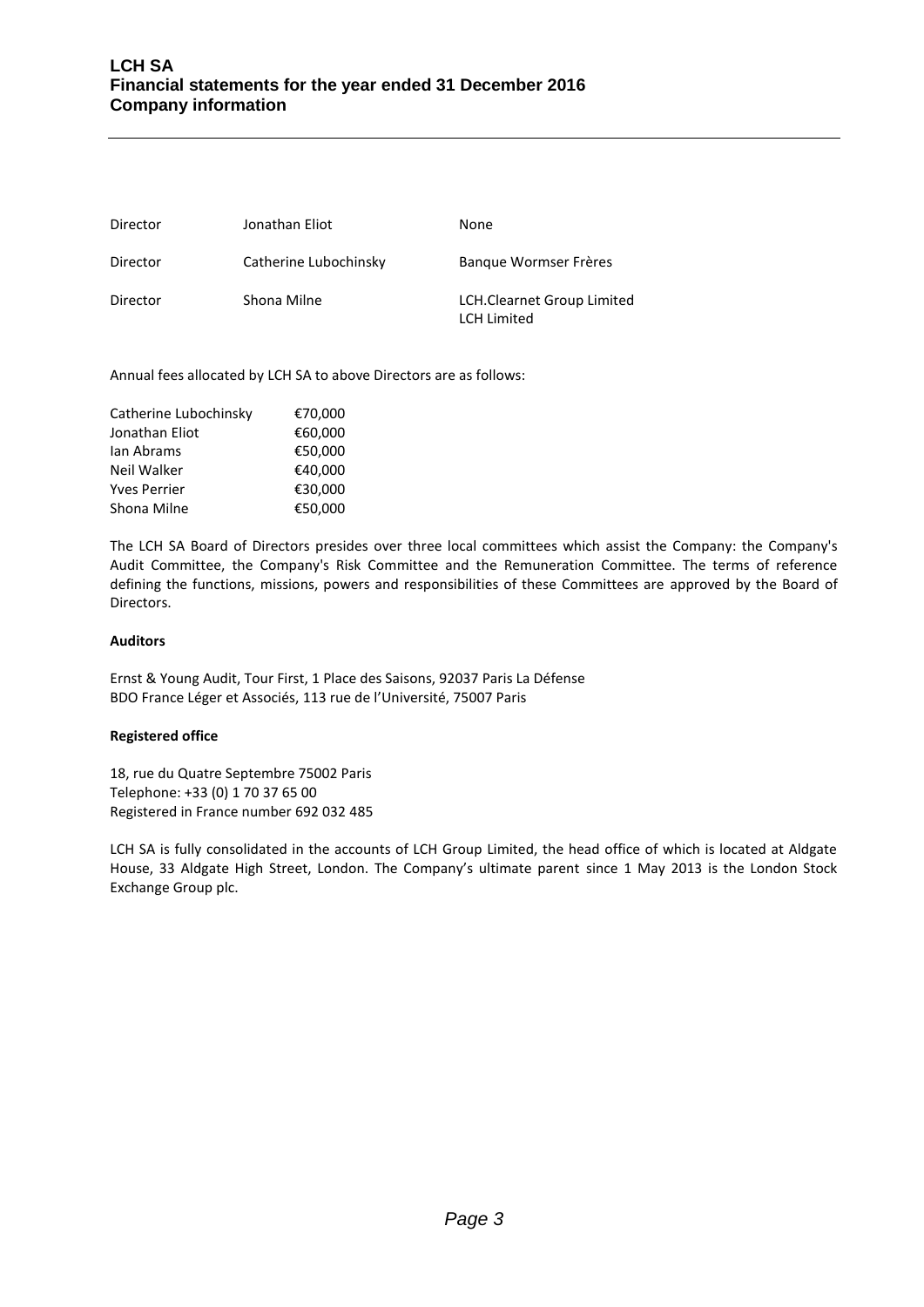### **Accounts payable**

As of 31 December 2016, amounts payable to suppliers totalled €10.6 million (2015: €8.9 million) and were all due within one year. Of this, non-resident suppliers were €4.1 million (2015: €2.1 million).

### **Goodwill**

Annual impairment testing is carried out on goodwill in relation to the acquisition of branches in Amsterdam, Brussels and Porto and the related cash generating units. The recoverable amount associated with these branches is determined based on value in use calculation. Following this test, it was concluded that no impairment was needed at 31 December 2016.

### **Regulatory ratios**

LCH SA is regulated as a credit institution by the ACPR and as a CCP and an investment service provider by the AMF and is subject to standard capital adequacy rules under Basel III. Since December 2013, it has been regulated by the CFTC as a DCO in the USA. The US Securities and Exchange Commission (SEC) has approved an application by LCH's CDSClear unit for registration as a clearing agency. The authorisation, granted on December 29, 2016, allows LCH to begin clearing single-name credit default swap (CDS) contracts for US clients.

As a banking institution, LCH SA is subject to and meets regulatory ratio requirements for credit institutions under French banking law. These ratios affect market and solvency risks within an overall capital adequacy framework, as well as liquidity ratios and major risk ratios.

### **Agreement regulated by Article L.225-38 of the French Code of Commerce**

In the framework of the implementation of the transfer pricing policy, the 'Framework Intragroup – Services Agreement' between LCH SA, LCH.Clearnet Group Limited and LCH Limited, approved by the Board of directors on 28 November 2006, is considered to be a regulated agreement falling within the scope of Article L.225-38 of the French Code of Commerce.

The agreement stipulates the legal and financial principles applicable to the provision of IT and other services by a company to either one of the Group's entities.

In the framework of the implementation of the service agreement, the 'Framework Recharge Agreement' between LCH SA, LCH Limited and LCH.Clearnet Luxembourg S.à.r.l.. approved by the General Meeting of shareholders in May 2007 is considered to be a regulated agreement in the scope of article L-225-38 of the French Code of Commerce.

The purpose of the agreement is to set out the conditions under which both LCH SA and LCH Limited provide services to LCH.Clearnet Luxembourg S.à.r.l.

This Framework Recharge Agreement has become null and void in the framework of the wind down of the LCH.Clearnet Luxembourg S.à.r.l. company, and the execution of the Assignment and License Agreement and Share Transfer Agreement developed hereafter.

The Cash Advance Agreement entered into between LCH.Clearnet Luxembourg S.à.r.l. and LCH SA and approved by the Board of directors on 6 December 2010, has been duly terminated as of 11 May 2016.

The Amendment of the CEO's employment agreement between LCH SA and its Chief Executive Officer, approved by the Board of directors on 8 October 2015 and by the General Meeting of shareholders on 9 March 2016, is considered to be a regulated agreement in the scope of article L-225-38 of the French Code of Commerce.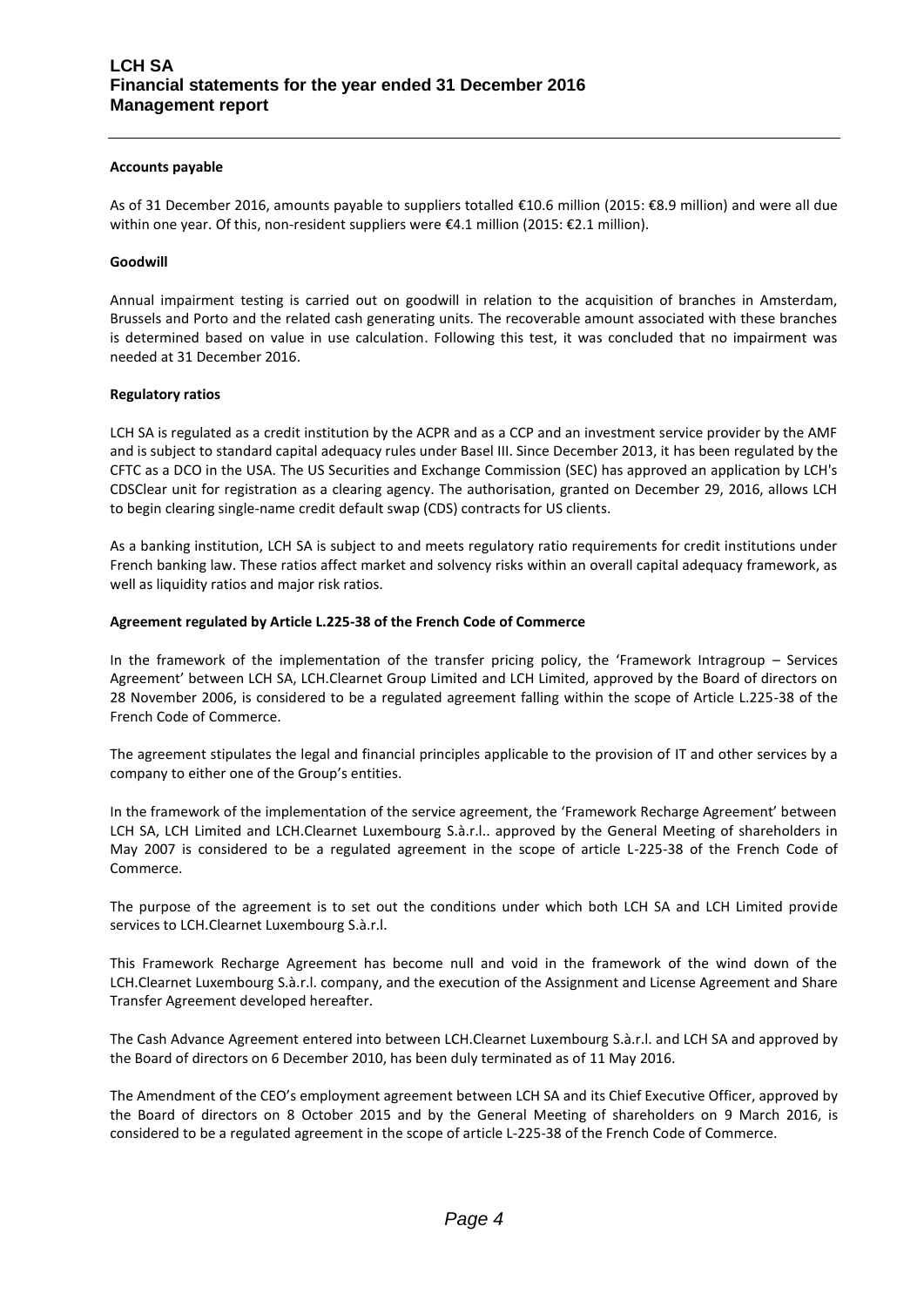# **LCH SA Financial statements for the year ended 31 December 2016 Management report**

Pursuant to the terms of this amendment, the termination notice has been extended and a six months non compete and non solicitation clause has been added. The amendment was deemed in the best interest of the Company.

All existing related party agreements remaining in full force in 2016 were re-approved by the Board of Directors on 23 November 2016, in accordance with Article L225-40-1 of the French Commercial Code.

In the framework of the wind down of LCH.Clearnet Luxembourg S.à.r.l., the 'Assignment and License Agreement' between LCH.Clearnet Luxembourg S.à.r.l., LCH Limited and LCH SA, entered into on 30 November 2016, is considered to be a regulated agreement falling within the scope of Article L.225-38 of the French Code of Commerce.

The purpose of the agreement is the transfer of assets of LCH.Clearnet Luxembourg S.à.r.l. between LCH SA and LCH Limited, pursuant to which:

- LCH.Clearnet Luxembourg S.à.r.l. granted to LCH SA a perpetual royalty free license to use the shared FICS software
- LCH.Clearnet Luxembourg S.à.r.l. assigned to LCH SA, for a total consideration of 3,265,001 euros, its rights in softwares

In the framework of the wind down of LCH.Clearnet Luxembourg S.à.r.l. ("LuxCo"), the Share Transfer Agreement between LCH.Clearnet Luxembourg S.à.r.l., LCH.Clearnet Group Limited, LCH Limited and LCH SA dated 16 December 2016 and approved by the Board of Director on 28 November 2016, is considered to be a regulated agreement falling within the scope of Article L.225-38 of the French Code of Commerce.

Pursuant to the terms of this agreement, the shares held by LCH SA in LCH.Clearnet Luxembourg S.à.r.l. have been sold and transferred in their entirety to LCH.Clearnet Group Limited. LCH SA is therefore no longer a shareholder of LCH.Clearnet Luxembourg S.à.r.l..

# **Current agreement - Article L.225-39 of the French Code of Commerce**

The following agreements are considered to be current agreements falling within the scope of Article L.225-39 of the French Code of Commerce:

- GMA Work Order (made under the ICT Framework Agreement) concluded with SSC Global Business Services Limited, and dated 1 October 2016, relating to the provision of connectivity services (as replacement of the BT Radianz contract)
- Clarity Work Order (made under the ICT Framework Agreement) concluded with London Stock Exchange Group Plc, and dated 1 January 2016, relating to the provision of a project management tool
- Amendment to the Service Agreement relating to the provision of office automation services, hosted applications and technical specified services, (made under the above mentioned FISA) with LCH Limited and dated 1 January 2016
- Order Form dated 1 April 2016 with LSEG Business Services Limited (made under the TSA) relating to the provision of IT Services (technical specified services, networks, end user computing)
- Amendment to the Service Agreement relating to the provision of office automation services, hosted applications and technical specified services, (made under the above mentioned FISA) with LCH Limited and dated 1 April 2016
- Update in September 2016 of Annex 1 to the Governance Arrangements Services Agreement with LCH Limited, LCH.Clearnet Group Limited and LCH.Clearnet LLC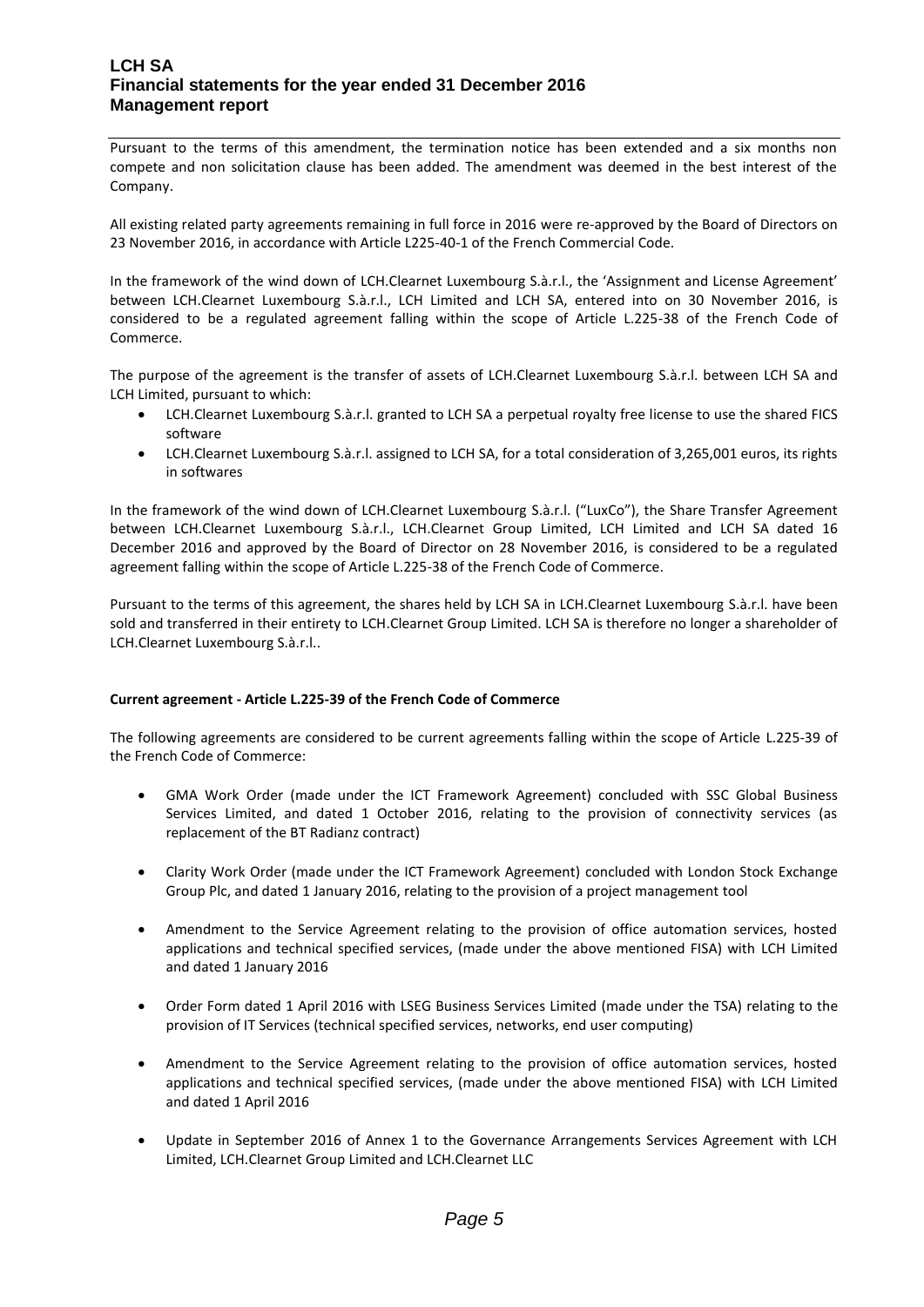# **LCH SA Financial statements for the year ended 31 December 2016 Management report**

- Work Order (made under the ICT Framework Services Agreement) with Millennium Information Technologies Limited dated August 2016 relating to the provision of IT services (preparatory study for the development of a clearing platform for listed derivatives)
- License and Maintenance agreement dated December 2016 with Millennium Information Technologies Limited relating to the provision of a clearing platform for cash equities and fixed income products

### **Return on assets - Article R511-16-1 du Code monétaire et financier**

Pursuant to article 90 of CRD IV transposed by article R511-16-1 of Code monétaire et financier, return on assets of the Company as of 31 December 2016 is 0.014% (2015: 0.012%).

### **Proposed appropriation of net profit**

LCH SA Board of Directors proposes to allocate the total of 2016 profit of €41.6 million to retained earnings.

Distributable reserves are as follows:

| Distributable reserves | €'m   |
|------------------------|-------|
| Profit for the period  | 41.6  |
| Other reserves         | 32.6  |
| Profit carried forward | 117.5 |
|                        | 191.7 |

Allocation of 2016 earnings was agreed as follow:

| <b>Allocation of 2016 earnings</b> | €'m                      |
|------------------------------------|--------------------------|
|                                    |                          |
| Allocation to Legal Reserves       |                          |
| Allocation of Other Reserves       |                          |
| Allocation to Retained Earnings    | 41.6                     |
| <b>Dividends</b>                   | $\overline{\phantom{0}}$ |
|                                    |                          |
|                                    | 41.6                     |
|                                    |                          |

Dividend payments for the past three financial years were as follows:

- for 2014:  $€1.48$  per share
- $•$  for 2015: €2.43 per share
- for 2016: no dividend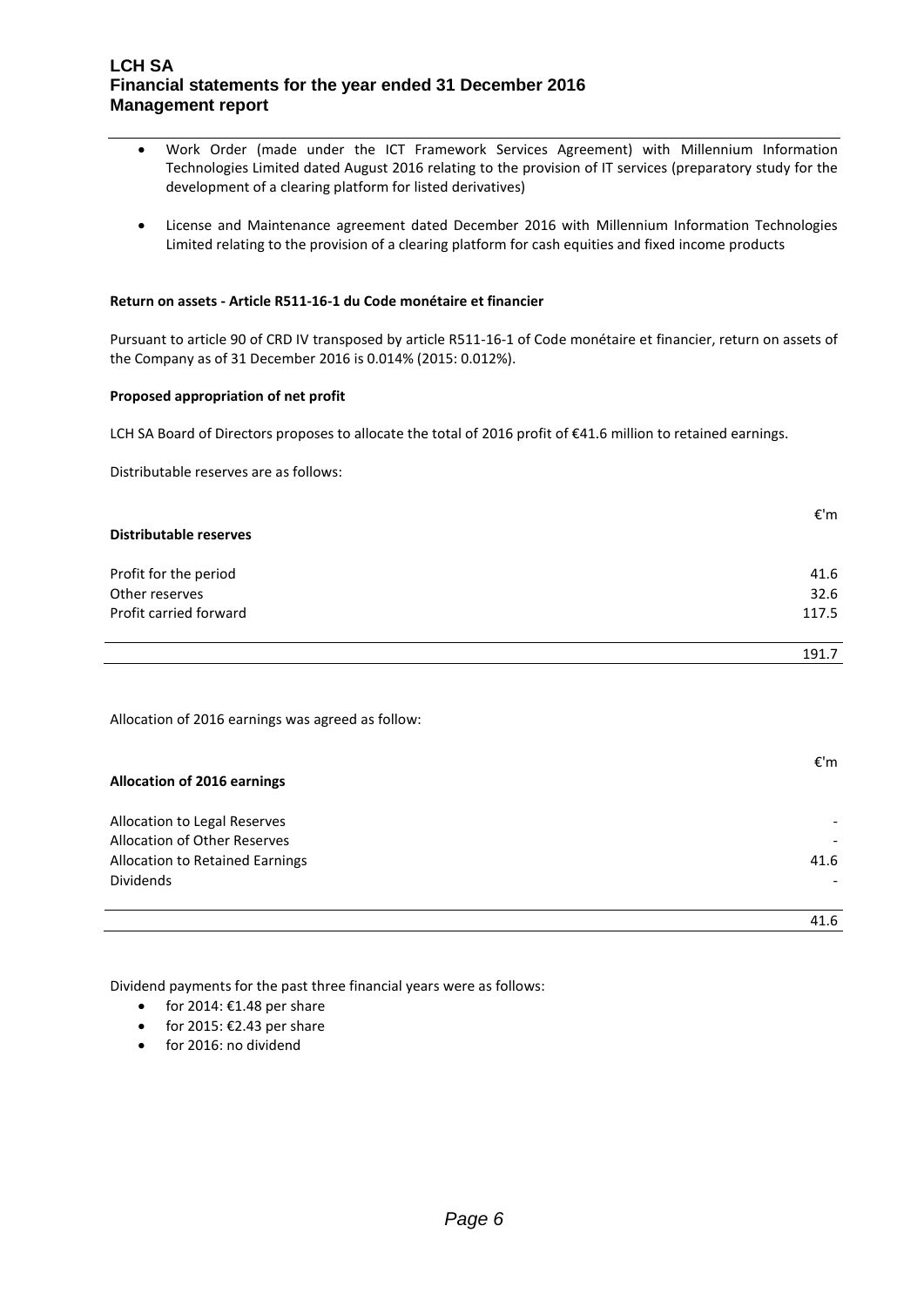Banque Centrale de Compensation SA (trading as LCH SA) acts as the clearing house for regulated markets in France, the Netherlands, Belgium and Portugal, for fixed income products and credit default swaps (CDS) traded either on regulated markets or trading platforms located in France, UK, Belgium, US and Italy.

LCH SA is part of the LCH Group, a leading multi-national clearing house. The Group provides services to mitigate counterparty risk across multiple asset classes for clearing members and their clients, operating through an open access model that clears for major exchanges and platforms as well as ranged over-the-counter (OTC) markets.

As a CCP, LCH SA sits in the middle of a trade as the buyer to every seller and the seller to every buyer. If either party defaults on the trade, LCH SA owns the defaulter's risk and becomes accountable for its liabilities. During the life of a trade, or that of a portfolio of trades, the CCP processes all cash flows and marks the trade or book to market, calling variation and initial margin in relation to prevailing risk of the overall portfolio.

LCH earns its revenue in the OTC derivatives markets by charging members either an annual fee for all clearing or a lower annual fee with variable fee based on volume, additional fees are levied for new services such as compression. Clients pay a fee based on OTC volume cleared. In non-OTC markets all users pay a fee based on volumes cleared. Net treasury income is earnt on cash and securities held for margin and default funds.

# **Key performance indicators**

Financial and non-financial key performance indicators utilised by the directors to measure LCH SA's progress are as follows:

|                                                       | 2016  | 2015  | Variation |
|-------------------------------------------------------|-------|-------|-----------|
|                                                       |       |       |           |
| CDSClear                                              |       |       |           |
| <b>CDSClear members</b>                               | 12    | 11    | 9%        |
| Notional cleared ( $\epsilon$ billion)                | 449.2 | 172.8 | 160%      |
|                                                       |       |       |           |
| Fixed Income: notional cleared ( $\epsilon$ trillion) | 34.0  | 33.0  | 3%        |
| Listed Derivatives: contracts cleared (million)       | 126.0 | 136.0 | -7%       |
| Cash Equities: trades cleared (million)               | 233.6 | 241.1 | -3%       |
| Average cash collateral ( $\epsilon$ billion)         | 12.3  | 11.7  | 5%        |

### **Highlights of the year**

### *CDSClear*

CDSClear clears the broadest set of credit default swaps (CDS) across both European and US underlyings with all the inherent netting benefits from being under the same risk framework. Close to 100 credit indices and 500 single names including CDS referencing Banks are eligible for clearing, many of which are uniquely available at CDSClear.

CDSClear is dual registered (EMIR authorized in Europe, registered as a DCO with the CFTC and as a Clearing Agency with the SEC), which allows it to act for members and clients both in the US and Europe.

In September 2016, the introduction of non-cleared margin rules saw clearing volumes of single name CDS increase significantly with notional cleared rising by 278% to €58.4 billion in 2016 (2015: €15.4 billion).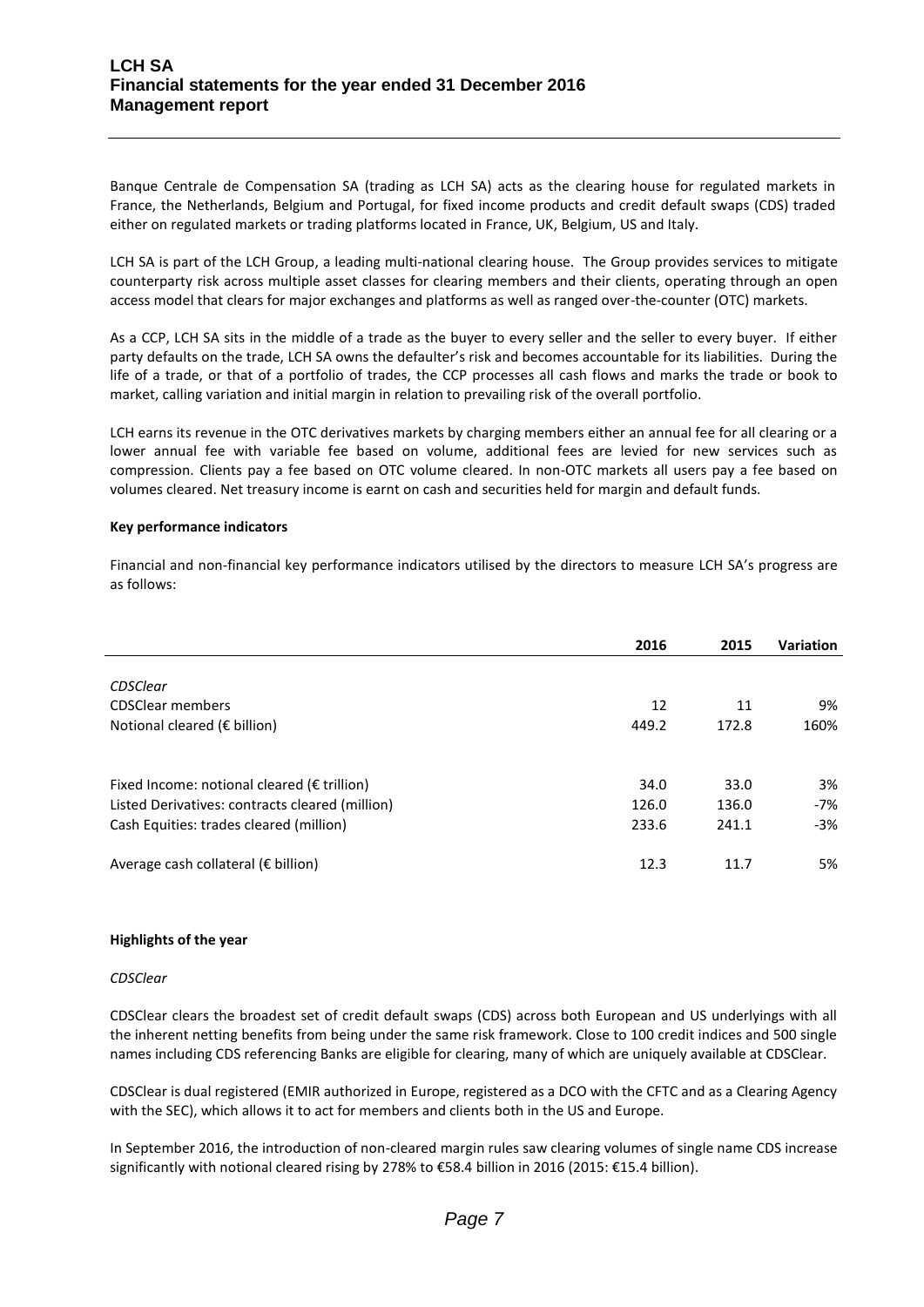# **LCH SA Financial statements for the year ended 31 December 2016 Management report**

CDSClear membership increased to 12 members (2015: 11), index notional cleared increased by 148 per cent to €391 billion (2015: €172.8 billion). Total clearing fee revenue for the year was €24.8 million (2015: €24.8 million).

### *Fixed Income*

LCH SA delivered a good performance in repo and cash bond markets; clearing €34.0 trillion in the last year (2015: €33.0 trillion), across 3 European government markets. Total clearing fee revenue for the year was €23.7 million (2015: €22.3 million).

### *Listed Derivatives and Cash Equities*

The various Listed Derivatives venues cleared by LCH include Euronext Derivatives Markets. Contracts cleared in 2016 reduced by 7% to 126.0 million reflecting a decline in derivative trading across venues (2015: 136.0 million). Partnering with Euronext, LCH expanded index futures and options and additional listing of spotlight options.

In Equities, LCH provides clearing services for cash equity products and for a set of trade venues including Euronext, Equiduct and Bourse du Luxembourg. Trades cleared in 2016 decreased by 3% to 233.6 million (2015: 241.1 million).

Clearing revenue in 2016 decreased by €3.9 million to €67.5 million (2015: €71.4 million).

### *Net treasury income*

Net treasury income is the result of interest earned on cash assets lodged with the clearing house, on margin and default funds. Users of LCH post cash and receive an overnight interest rate less an agreed spread. The level of funds held is primarily driven by volumes cleared and volatility in the market. Income is also driven by short-term interest rates in the Euro money market, LCH may also benefit from short-term rates, typically 30 days, being higher than the overnight rate.

Average cash collateral held increased by 5% to €12.3 billion (2015: €11.7 billion). Total net treasury income for 2016 increased to €49.2 million (2015: €37.4 million) reflecting the higher cash collateral level.

### *Cost of sales*

Cost of sales for 2016 has decreased to €8.0 million (2015: €9.0 million) reflecting the wind down of LCH.Clearnet Luxembourg SARL.

### *Operating expenses*

Operating expenses have decreased by 5% to €93.0 million (2015: €97.5 million)

### **Development and performance**

LCH won the Risk Magazine Clearing House of the Year for the fourth year in a row and the Markets Infrastructure Provider of the Year Award by the Central Banking Journal awarded LCH its Market Infrastructure Provider of the Year Award. It is also recognised by Asia Risk as the CCP of the year in 2016.

# **Strategic objectives**

The LCH group's principal objectives are:

- to reduce risk and safeguard the financial infrastructure in the markets that the Group serves
- to deliver market leading and efficient clearing services
- working in partnership to serve multiple asset classes around the world

The strategy for achieving these objectives is: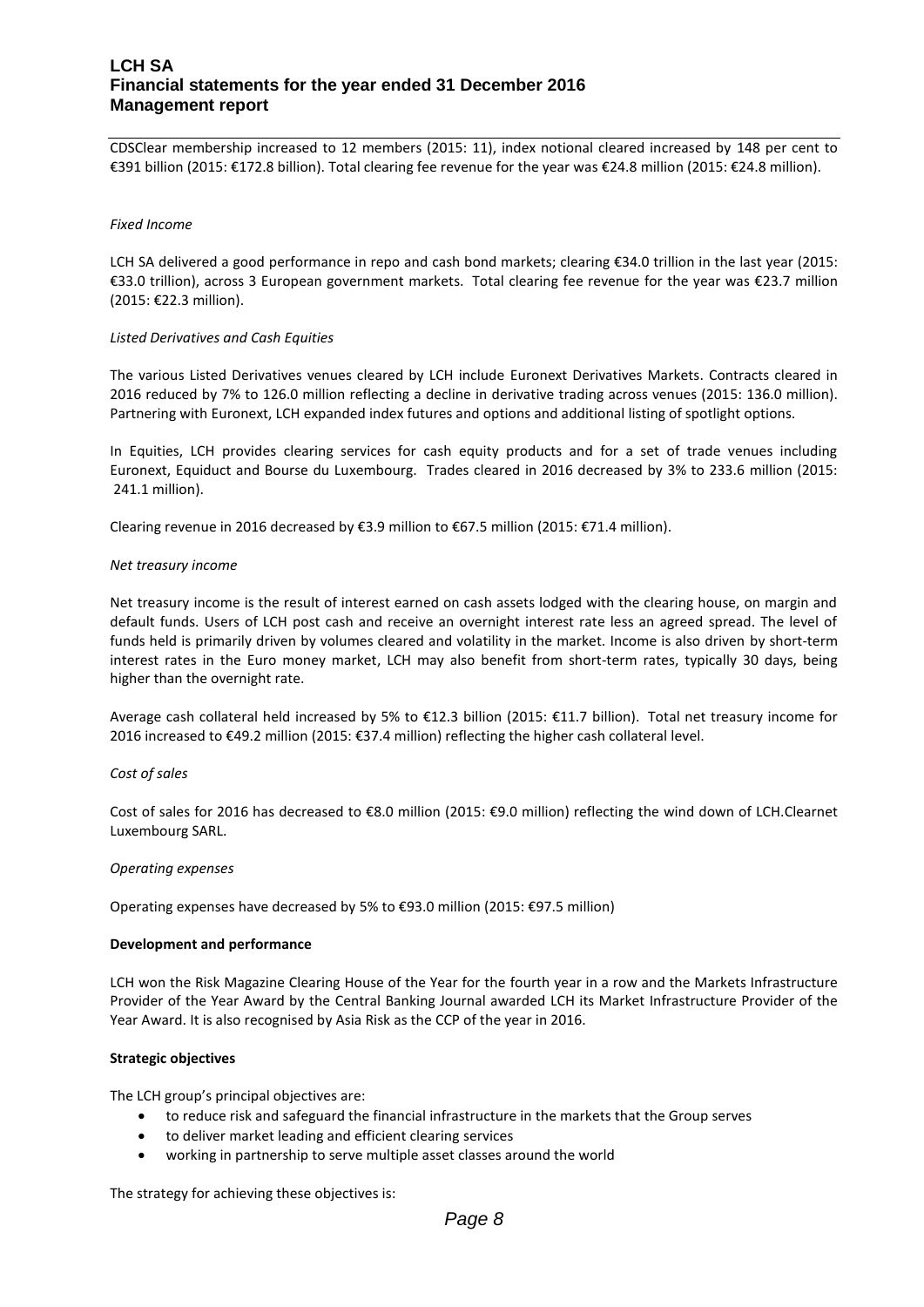# **LCH SA Financial statements for the year ended 31 December 2016 Management report**

- to maintain a sound risk management approach and resilient systems
- to set and maintain the highest standards across all asset classes cleared, in line with evolving regulatory requirements
- to work closely with market participants to develop and deliver new services and products that increase clearing efficiencies globally

# **Research and Development activities**

The Company qualifies for Government assistance in the form of crédit d'impôt recherche (CIR) (a research and development tax credit).

The grant is received as a reduction of the tax expense in the year following that in which the expenditure was incurred. A reduction to the tax charge for the year ended 31 December 2016 of €1.1 million has been recognised as the amount due under this initiative from 2016. The amount receivable of €0.3 million for 2016 is included within other receivables (2015: €0.5 million) and will be recognised in 2016.

# **Significant events which occurred since the date of the financial statements**

# **Merger with Deutsche Börse and potential sale of LCH SA**

On 23 February 2016, London Stock Exchange Group plc ("LSEG"), the Company's ultimate parent undertaking, confirmed that detailed discussions about a potential merger of equals were under way with Deutsche Börse.

The potential merger would be structured as an all-share merger of equals under a new holding company. Under the terms of the potential merger, shareholders of LSEG would be entitled to receive 0.4421 new shares in exchange for each LSEG share and Deutsche Börse shareholders would be entitled to receive one new share in exchange for each Deutsche Börse share. Based on this exchange ratio, the parties anticipate that Deutsche Börse shareholders would hold 54.4%, and LSEG shareholders would hold 45.6% of the enlarged issued and to be issued share capital of the combined group. The combined group would have a unitary board composed of equal numbers of LSEG and Deutsche Börse directors.

LSEG shareholders approved the transaction on 4 July 2016 and 89.04% of shareholders of Deutsche Börse had accepted the offer by the end of the final expiration period on 12 August 2016, exceeding the required 60% threshold. Work is continuing to achieve the outstanding regulatory consents.

On 3 January 2017, the Group announced it had agreed the sale of the LCH SA business to Euronext N.V for an irrevocable all cash offer of €510 million subject to adjustments for surplus regulatory capital movement between 30 June 2016 and completion. The proposed sale is subject to the review and approval by the European Commission in connection with the recommended merger of London Stock Exchange Group and Deutsche Börse ('Merger'), which was announced on 16 March 2016, and the receipt of various regulatory and other consents and approvals, including completion of the Works Council consultation process. It is also conditional on the successful closing of the Merger and conditional upon Euronext shareholder approval at an Extraordinary General Meeting to be held in the first quarter of 2017.

The sale is expected to complete in the next financial year.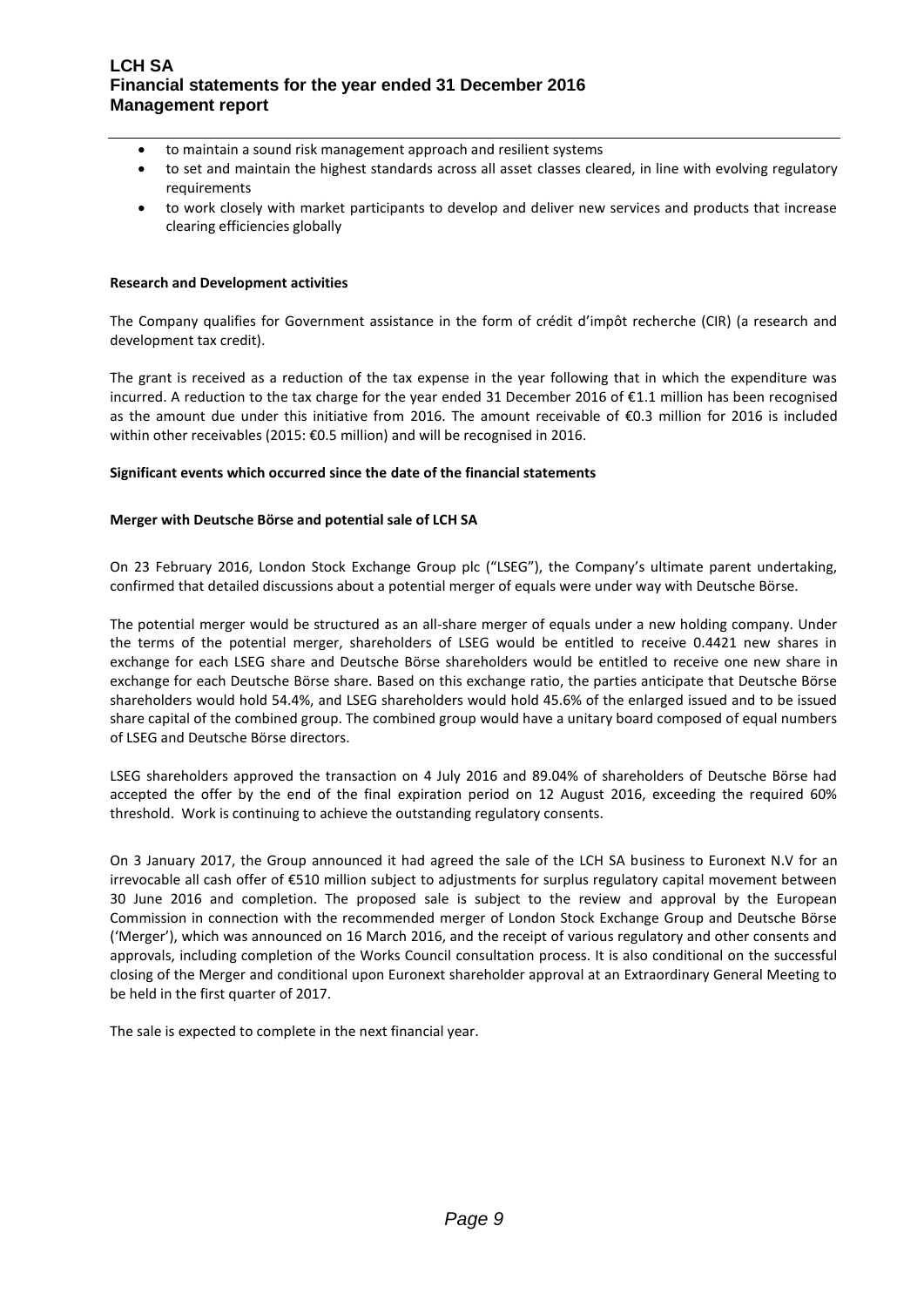# **LCH SA Financial statements for the year ended 31 December 2016 Five year financial summary**

# **Five year financial summary**

| Five year financial summary                        | 2012      | 2013      | 2014      | 2015      | 2016      |
|----------------------------------------------------|-----------|-----------|-----------|-----------|-----------|
| Share capital at year end                          |           |           |           |           |           |
| Share capital (in €'m)                             | 113.1     | 113.1     | 113.1     | 113.1     | 113.1     |
| Number of ordinary shares                          | 7,416,700 | 7,416,700 | 7,416,700 | 7,416,700 | 7,416,700 |
| Result of operations (in €'m)                      |           |           |           |           |           |
| Operating income                                   | 127.7     | 119.3     | 116.2     | 122.5     | 118.4     |
| Profit before tax, profit sharing, amortisation,   |           |           |           |           |           |
| provisions and impairment                          | 93.8      | 26.4      | 33.3      | 63.1      | 71.9      |
| Income tax                                         | 16.9      | 10.4      | (0.1)     | 13.3      | 14.7      |
| Profit sharing for the year                        | 1.6       | 1.3       |           | 1.5       | 1.6       |
| Impairment                                         |           | 8.4       |           |           |           |
| Net income after tax, profit sharing, amortisation |           |           |           |           |           |
| and provisions                                     | 63.9      | (0.5)     | 22.1      | 36.2      | 41.6      |
| Distributed earnings                               |           |           | 11.0      | 18.0      |           |
| Earnings per share (in $\epsilon$ )                |           |           |           |           |           |
| Profit after tax, profit sharing, but before       |           |           |           |           |           |
| amortisation and provisions                        | 10.15     | 1.97      | 4.49      | 8.51      | 9.69      |
| Net income after tax, profit sharing, amortisation |           |           |           |           |           |
| and provisions                                     | 8.62      | (0.06)    | 2.99      | 4.88      | 5.61      |
| Net dividend distributed per share                 |           |           | 1.48      | 2.43      |           |
| <b>Employee information</b>                        |           |           |           |           |           |
| Average headcount*                                 | 192       | 198       | 175       | 174       | 171       |
| Total payroll for the year (in $\epsilon$ 'm)      | 19.1      | 22.1      | 27.2      | 19.0      | 17.8      |

\*Average headcount for SA Paris only.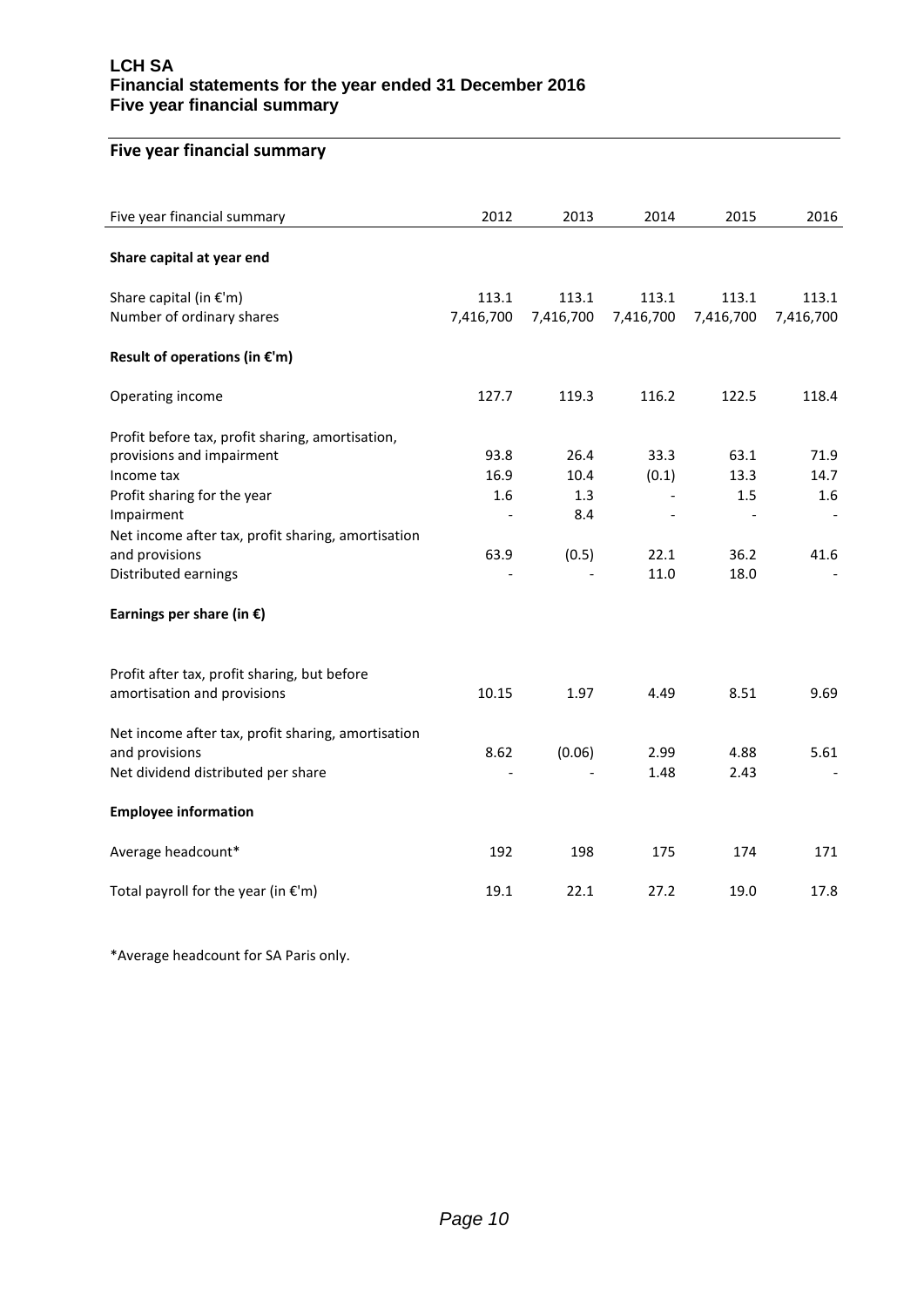### **Income statement**

|                                                                  | note           | 2016<br>€'m | 2015<br>€'m       |
|------------------------------------------------------------------|----------------|-------------|-------------------|
| Revenue                                                          |                |             |                   |
| Market revenue                                                   |                |             | 116.0 118.5       |
| Sales of other products and services                             |                | 19.7        | 22.2              |
| Revenue sharing arrangements                                     |                |             | $(24.3)$ $(27.0)$ |
| Other income                                                     |                | 7.0         | 8.8               |
| <b>Operating income</b>                                          | $\mathbf{1}$   |             | 118.4 122.5       |
|                                                                  |                |             |                   |
| General operating expenses                                       | $\overline{2}$ |             | $(91.2)$ $(96.1)$ |
| Taxes                                                            | 3              | (1.8)       | (1.4)             |
| <b>Operating expenses</b>                                        |                |             | $(93.0)$ $(97.5)$ |
| Operating profit before depreciation amortisation and provisions |                | 25.4        | 25.0              |
| Depreciation, amortisation and provisions                        | 4              |             | $(14.0)$ $(12.1)$ |
| <b>Operating profit</b>                                          |                | 11.4        | 12.9              |
| <b>Net finance income</b>                                        | 5              | 49.2        | 37.4              |
| <b>Operating profit after interest income</b>                    |                | 60.6        | 50.3              |
| <b>Exceptional items</b>                                         | 6              | (2.7)       | 0.7               |
| Movement in profit sharing liabilities                           | 7              | (1.6)       | (1.5)             |
| Corporate income tax                                             | 8              |             | $(14.7)$ $(13.3)$ |
| Profit for the year                                              |                | 41.6        | 36.2              |
|                                                                  |                |             |                   |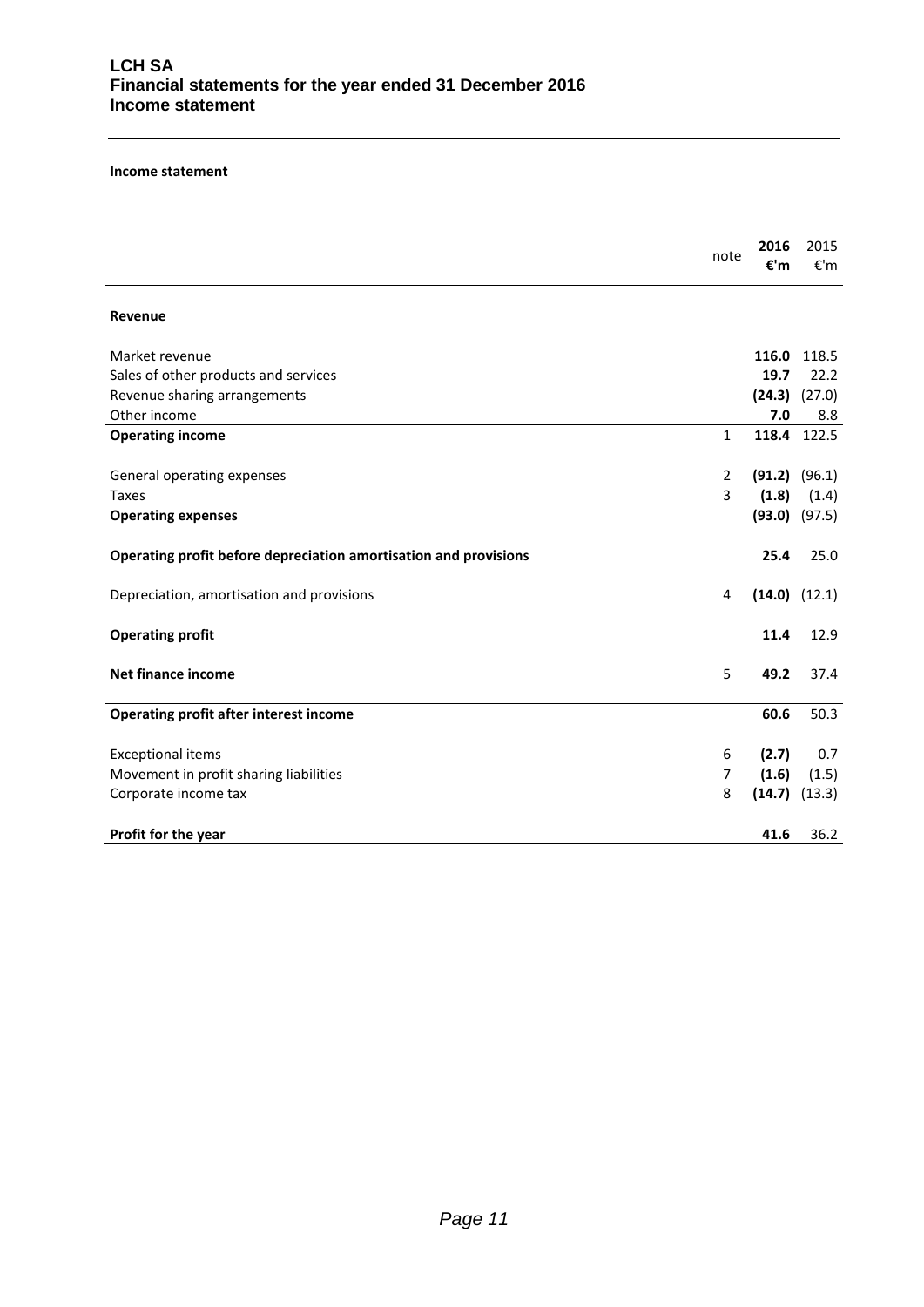# **Statement of financial position**

|                                                                               | note | 2016<br>€'m | 2015<br>$\varepsilon$ 'm |
|-------------------------------------------------------------------------------|------|-------------|--------------------------|
| <b>Assets</b>                                                                 |      |             |                          |
| Fixed assets (net of accumulated depreciation and amortisation)               | 10   | 56.0        | 48.3                     |
| Investments in subsidiaries and affiliates (net of impairment)                | 11   | 0.3         | 19.8                     |
| Other long term investments                                                   |      | 2.7         | 2.5                      |
| Held for sale securities                                                      | 12   | 906.1       | 3,576.6                  |
| Trade receivable (net of depreciation)                                        | 13   | 11.2        | 11.2                     |
| Other receivables (excluding clearing house, treasury and portfolio accounts) | 14   | 2.9         | 3.1                      |
| Clearing house accounts                                                       | 15   | 289,337.1   | 281,637.8                |
| Treasury and portfolio accounts                                               | 16   | 14,978.2    | 10,549.1                 |
| Prepayments                                                                   | 17   | 2.2         | 0.8                      |
| <b>Total assets</b>                                                           |      | 305,296.7   | 295,849.2                |
| <b>Liabilities</b>                                                            |      |             |                          |
| Shareholder's equity (including general banking risk provision)               | 18   | 317.1       | 293.4                    |
| Provisions                                                                    | 19   | 6.1         | 5.2                      |
| Trade notes and accounts payable (suppliers)                                  | 20   | 10.6        | 8.9                      |
| Personnel, tax and social payables                                            | 21   | 25.0        | 30.1                     |
| Other payables (excluding clearing house, treasury and portfolio accounts)    | 22   | 13.3        | 23.8                     |
| Clearing house accounts                                                       | 23   | 304,917.3   | 295,482.9                |
| Treasury accounts                                                             | 24   | 3.0         | 2.6                      |
| <b>Accruals</b>                                                               | 25   | 4.3         | 2.3                      |
| <b>Total liabilities</b>                                                      |      | 305,296.7   | 295,849.2                |
| Off balance sheet                                                             |      |             |                          |
| Clearing house commitments and guarantees received                            | 26   | 350,368     | 274,793                  |
| Commitments and guarantees given                                              | 26   | 338,656     | 265,821                  |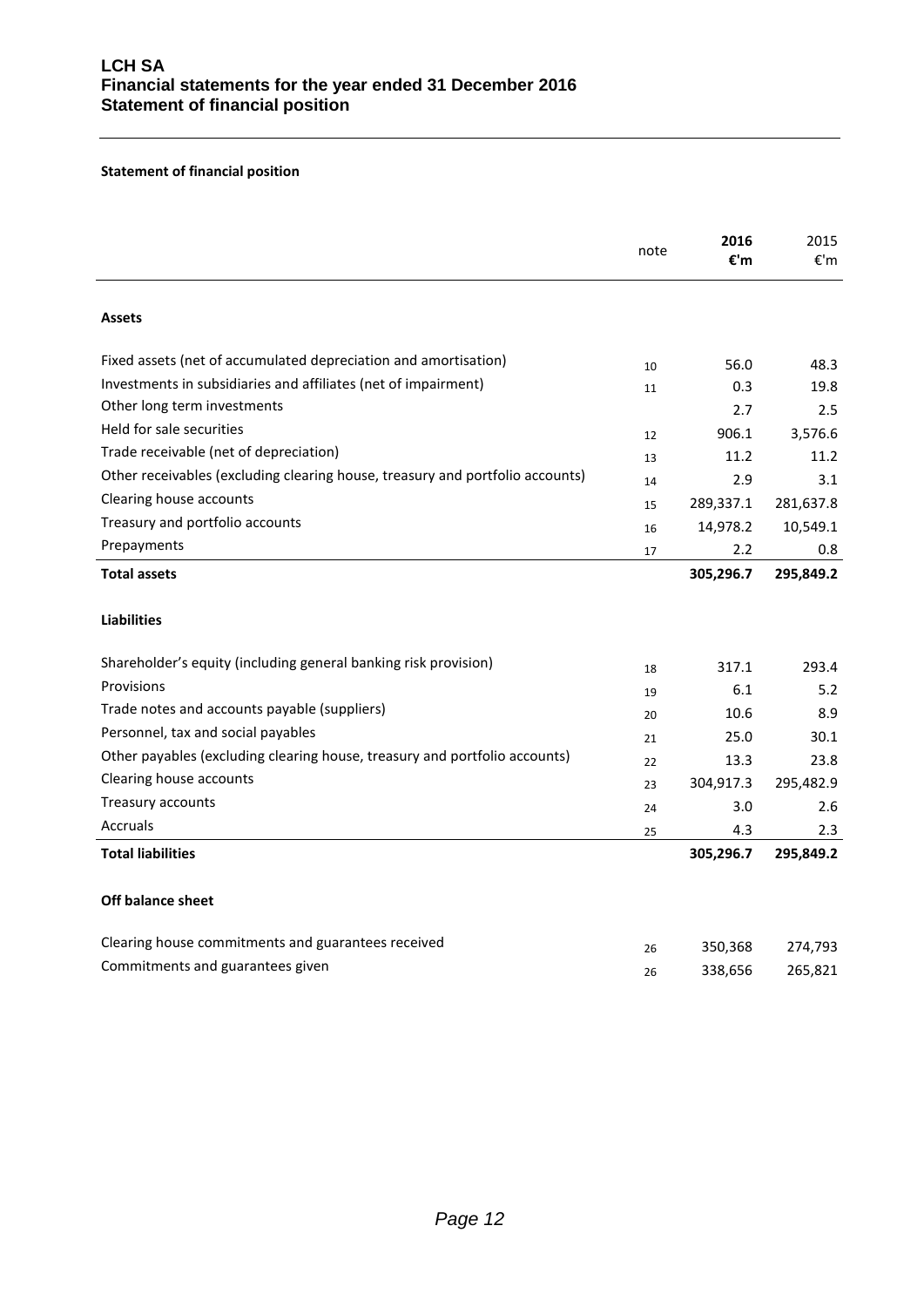# **Presentation of the financial statements**

As a financial institution, Banque Centrale de Compensation (BCC), which trades under the business name LCH SA, is required to prepare and publish annual financial statements (balance sheet, off-balance sheet and income statement) in accordance with the articles ANC 2014-07 §1111-1 to 1124-61 and §3111-1 to 3111-5 from The French Accounting Standards Setter ("Autorité des Normes Comptables"). These financial statements are, however, only published in memorandum form, without commentary, as they do not represent a full account of the activities of LCH SA.

The income statement, balance sheet and off-balance sheet commented upon in these notes are therefore presented in a manner very similar to that used by service providers subject to the provisions of the French statutory chart of accounts (*Plan Comptable Général*). This management accounting presentation, as opposed to a 'regulatory' presentation, is better matched to the specific clearing activity of LCH SA.

Since the merger of the Amsterdam and Brussels clearing houses within LCH SA on 1 February 2001 and the corresponding creation of two new branches in Amsterdam and Brussels, (*Banque Centrale de Compensation Amsterdam* and *Banque Centrale de Compensation Bruxelles*), the accounts of these two branches have been integrated into those of LCH SA. In addition, LCH SA's accounting perimeter includes the activity of an establishment based in Porto after the acquisition from NYSE Euronext of the Portuguese clearing house on 15 July 2003.

The management accounting presentation of the balance sheet and income statement includes the following specific features:

# *Balance sheet*

In view of their size, the assets and liabilities related to Banque Centrale de Compensation's clearing house activity and its treasury management operations are shown separately, with a detailed analysis of each item provided in the notes to the financial statements.

Repo transactions on the OTC market have been presented on a non-offset basis. The amount on the asset side represents the loans for which securities were received; the amount on the liabilities side represents the loans for which securities were delivered under repos. Commitments made by the clearing house to clearing members using repos are recorded as off-balance sheet. LCH SA retains a commitment to full and secure completion in respect of both lender and borrower.

Commitments relating to clearing operations are transferred to the balance sheet on effective date of settlement. If fail to deliver occurs at that date, clearing operations appear and remain in adjustment accounts on the balance sheet until the effective settlement date.

# *Off-balance sheet commitments*

Commitments relating to clearing operations have been separated from commercial commitments and cash management commitments.

The information given in the financial statements carries the following notes, which are presented in accordance with the above-mentioned ANC 2014-07 §1111-1 to 1124-61 and §3111-1 to 3111-5, include all material information required to give a true and fair view of Banque Centrale de Compensation's assets, liabilities, financial position, exposure and profit and loss.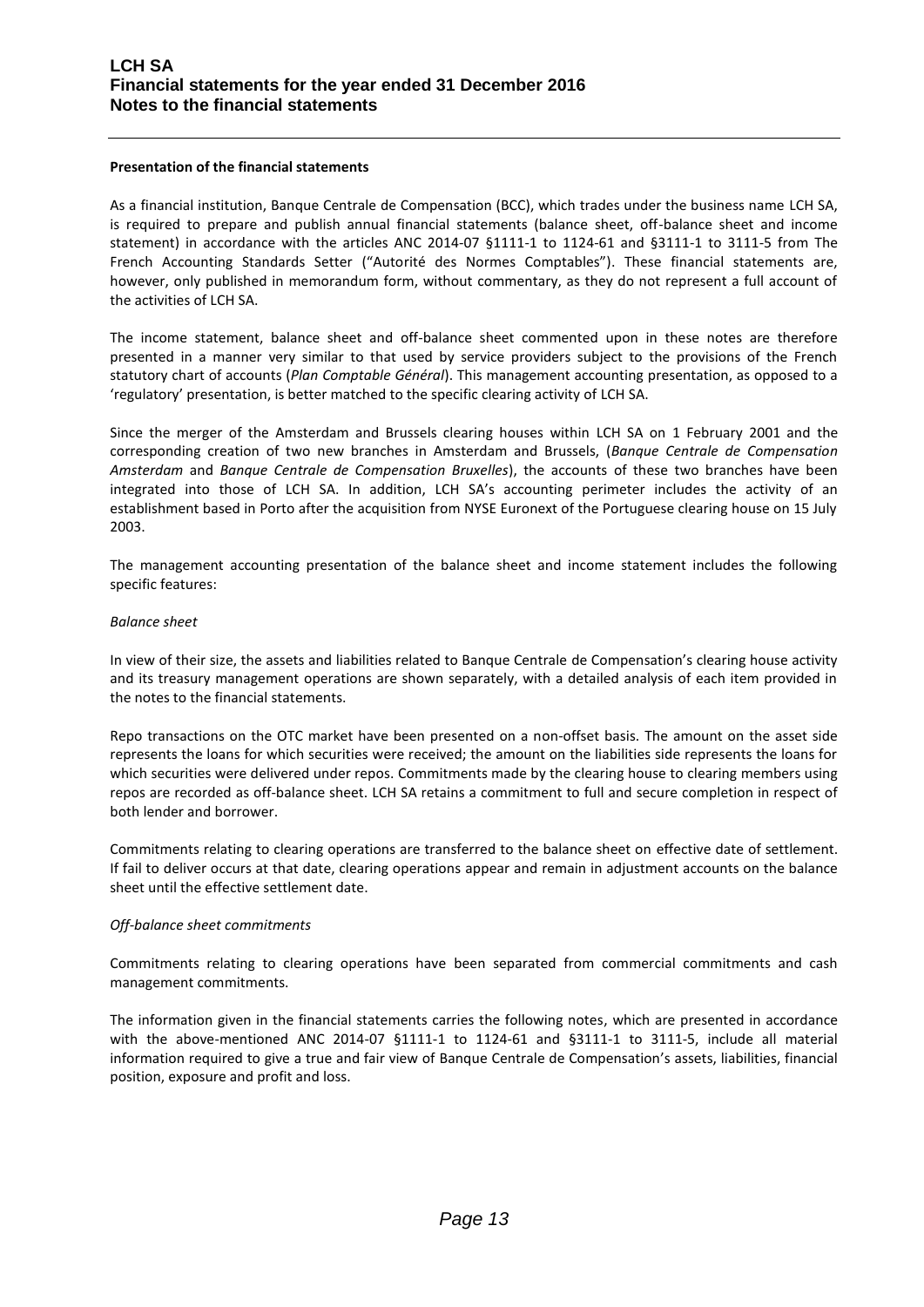### **Accounting principles and valuation methods**

The financial statements have been prepared in accordance with generally accepted accounting and valuation principles in France as stipulated in the commercial code and the decree of 29 November 1983, and, where applicable, in accordance with the special rules applicable to establishments subject to French banking regulations. They are also presented in accordance with the relevant accounting principles applicable to institutions governed by French banking law.

The main valuation policies applied are detailed below.

### **Fixed assets, amortisation and depreciation**

Fixed assets are recorded at historical cost, i.e. acquisition cost excluding deductible value-added tax (VAT).

Customised financial market software is valued in accordance with principles applicable to self-developed software.

Fixed assets are depreciated on a straight line basis, based on their anticipated useful lives, which are as follows:

| Self-developed software | 3 to 5 years |
|-------------------------|--------------|
| Computer equipment      | 3 years      |
| Furniture               | 10 years     |
| Leaseholds improvements | 10 years     |
| Office equipment        | 3 to 5 years |
| Other intangible assets | 3 to 5 years |

IT development costs are recognised on the balance sheet in accordance with principles stated in the ANC 2014-03.

### **Impairment of goodwill, intangible assets and property, plant and equipment**

Goodwill and intangible assets in the course of development are subject to an annual impairment review or a more frequent review if there are events or changes in circumstances that indicate that the carrying amount of the asset may not be fully recoverable. Property, plant and equipment are subject to an impairment review if there are events or changes in circumstances that indicate that the carrying amount of the fixed asset may not be fully recoverable.

For the purpose of impairment testing, goodwill and other assets are allocated to cash generating units monitored by management, usually at statutory company level. The impairment review involves a comparison of the carrying amount of the goodwill or other asset allocated to the related cash generating units, with its recoverable amount, which is the higher of fair value less costs to sell and value in use. Fair value less costs to sell is calculated by reference to the amount at which the asset could be disposed of less the costs associated with the sale.

Value in use is calculated by discounting the expected future cash flows obtainable as a result of the assets continued use, including those resulting from its ultimate disposal, at a market based discount rate on a pre-tax basis. The carrying values of goodwill, intangible assets or property, plant and equipment are written down by the amount of any impairment and this loss is recognised in the income statement in the year in which it occurs.

The carrying amount of goodwill allocated to a cash generating unit is taken into account when determining the gain or loss on disposal of the unit.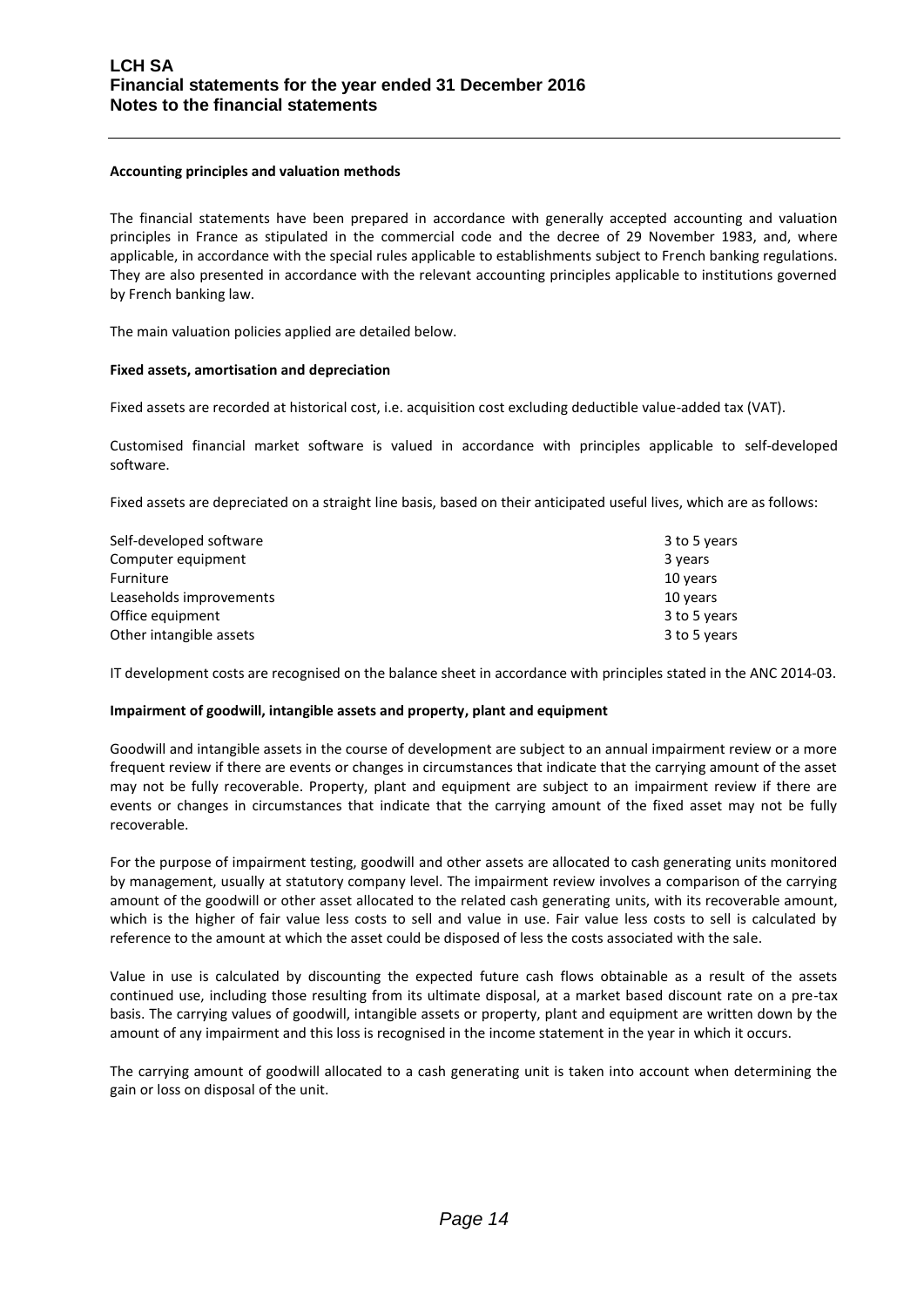#### **Investment in subsidiaries and affiliates**

Long-term assets are recorded at their nominal value and impairments are recognised if their value in use decreases below their book value.

### **Accounts receivable and payable**

Accounts receivable and payable are stated at nominal value and have initial maturities of less than one year, excluding the portfolio of held-for-sale securities and short term deposits with banks.

Provisions for doubtful debts are determined on an individual basis and are recorded as direct reductions in the value of the related receivables.

### **Held-for-sale securities**

Investment securities held as at 31 December 2016 are cash management instruments, recognised and valued in accordance with ANC 2014-07 §1111-1 to 1124-61 and §3111-1 to 3111-5. These items consist exclusively of heldfor-sale securities.

#### **Financial derivative instruments**

In accordance with its investment policy, the company neither holds nor issues derivatives for speculative purposes. So-called hedging swaps are initially recognised off balance sheet at cost for their nominal value according to ANC 2014-07 §2521-1 to 2529-1.

#### **Reserve for general banking risks**

As required under regulation CRBF 90.02 of the French Committee for Banking and Financial Regulations, LCH SA has allocated amounts to a 'Reserve for General Banking Risks' to cover general risks inherent to its activity.

### **Provisions**

In accordance with ANC 2014-03, LCH SA recognises a provision as a liability on its balance sheet when it considers that an event creates an obligation in respect of a third party that might lead to the outflow of economic resources to that third party in order to settle the obligation without any corresponding inflow of proportional value.

LCH SA therefore allocates provisions to cover its commercial risks, measures its pension commitments under defined benefit pension plans using the "preferential" method (projected credit unit method), recognising the provisions for the resulting employee benefit commitments as liabilities on its balance sheet.

Provisions for employee benefit commitments have been calculated by an independent actuary based on changes in headcount (turnover, seniority) and are calculated in accordance with the projected credit unit methodology. They comprise commitments for retirement and jubilee award.

In the normal course of business, LCH SA receives legal claims in respect of commercial, employment and other matters. Where a claim is more likely than not to result in an economic outflow of benefits from LCH SA (and is measurable), a provision is made representing the expected cost of settling such claims.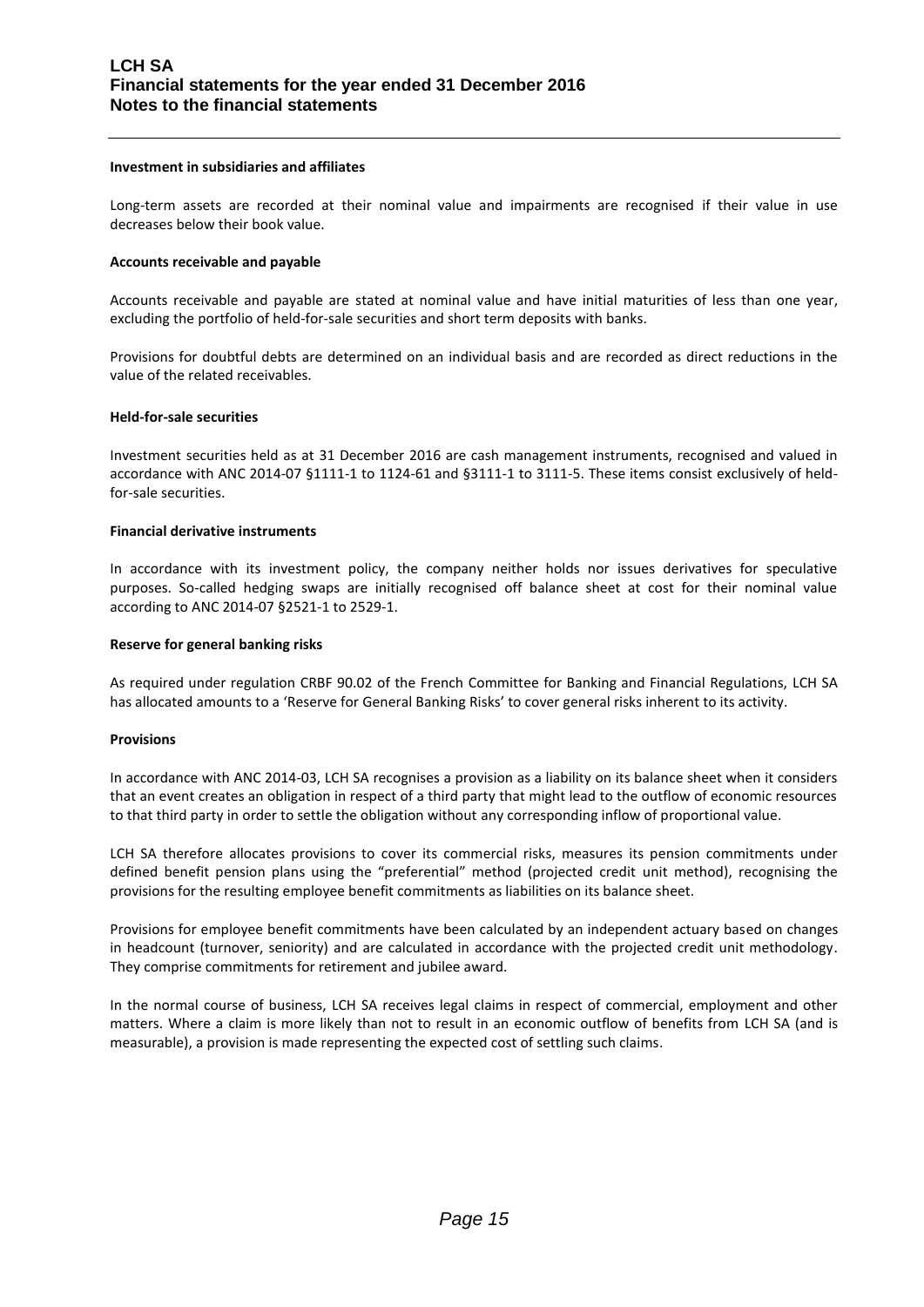### **Share-based compensation**

The Company operates share-based compensation plans for employees, settled in shares of the ultimate parent company, London Stock Exchange Group plc. The charge to the income statement is determined by the fair value of the options granted or shares awarded at the date of the grant as an indirect measure of the value of employee services received by the Company and recognised over the relevant vesting period.

The share-based compensation plans are accounted for as equity settled. The Company does record a cost for these transactions, representative of the fact that the Company has received a capital contribution from London Stock Exchange Group Plc which has been spent on share-based compensation, with the corresponding credit recorded in equity. A debit will then also be recorded in equity and an intercompany payable recorded reflecting the Group's investment.

### **Non-operating result**

The non-operating result includes non-recurring income and expenses before tax which are generated or booked on an exceptional basis and are not derived from the company's ordinary activities (ANC 2014-07).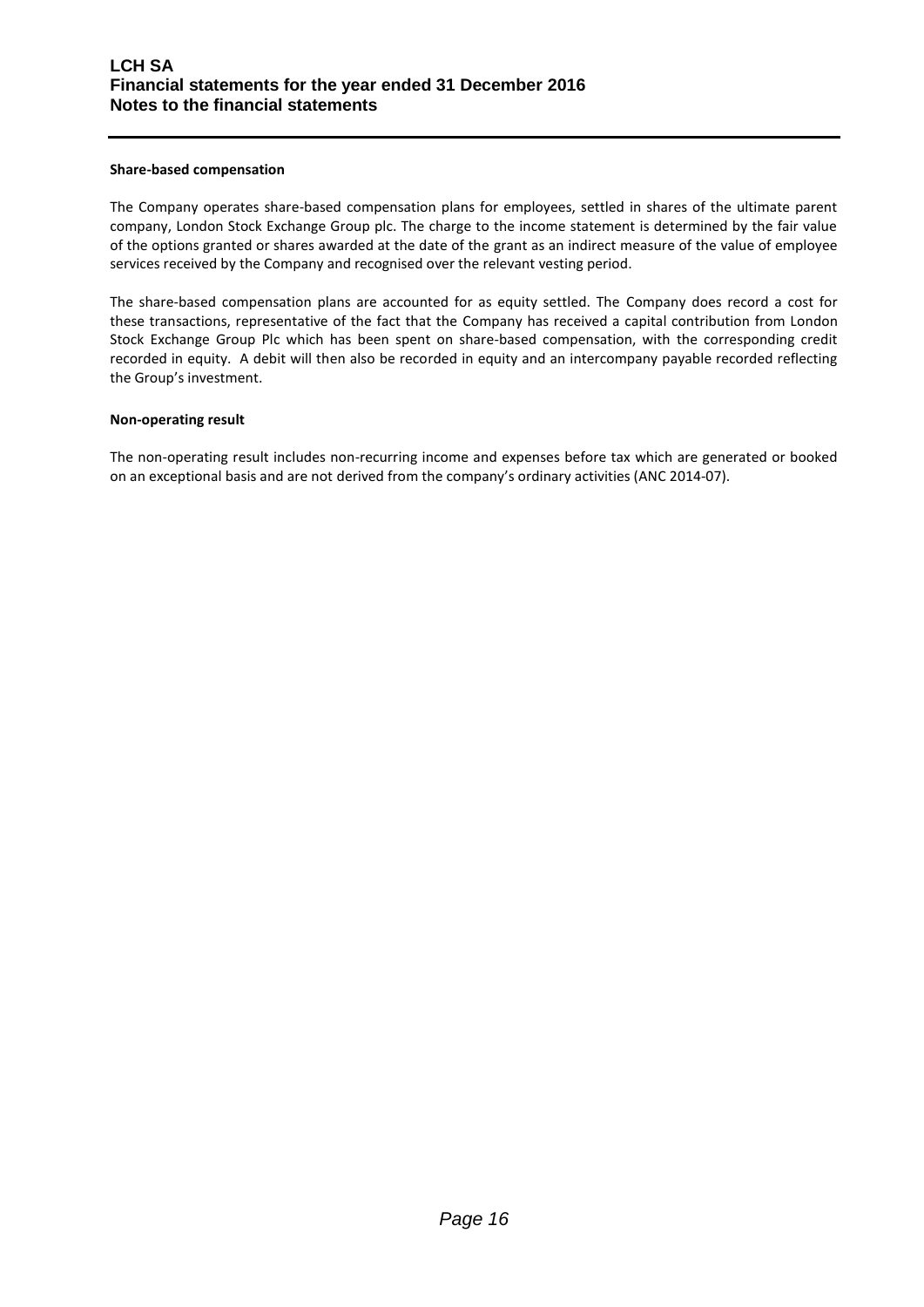# **1. Operating income**

|                                      | 2016<br>€'m | 2015<br>€'m |
|--------------------------------------|-------------|-------------|
|                                      |             |             |
| Cash                                 | 27.8        | 29.4        |
| <b>Futures</b>                       | 28.4        | 28.6        |
| <b>Options</b>                       | 11.3        | 13.4        |
| Derivatives                          | 39.7        | 42.0        |
| Fixed Income                         | 23.7        | 22.3        |
| <b>CDS</b>                           | 24.8        | 24.8        |
| Market revenues                      | 116.0       | 118.5       |
| Membership commission                | 5.5         | 5.4         |
| Other fees charged to Members        | 14.2        | 16.8        |
| Sales of other products and services | 19.7        | 22.2        |
| Revenue sharing arrangement          | (24.3)      | (27.0)      |
| Other income                         | 7.0         | 8.8         |
| <b>Operating income</b>              | 118.4       | 122.5       |

On **cash markets** (equities and bonds), the posted clearing revenue was 6% below 2015 due to a decrease in volume of 3% and a 3% decrease in the average fee per posting, the latter being the consequence of a higher blue chips contribution in the global volume.

Euronext contributed 97% to the total clearing fees.

On **futures markets** (indices and commodities), revenue (including delivery fees) decreased by 1% from 2015 due to less delivery fees (-17%).

On **options markets** (indices and commodities), revenue (including exercises and assignments) decreased by 16% due to a 9% decrease in volumes. This decrease is observed in all products but is mainly sensitive on commodities with a 31% decrease.

On **fixed income markets** (government bonds and bond repurchase agreements (repos)) revenue increased by 7% compared to 2015 driven by to a 3% increase in the cleared nominal value the end of the fees holiday period for EuroGC on 31 December 2015. The French debt segment represented 29% of the volume, the Italian debt 54%, the Spanish debt 16% and EuroGC 1%.

On the **CDS market**, since January 2014, a fixed annual fee of €2.25 million per clearing member is charged and recognised under membership commission. There have been 11 paying clearing members at the end of 2016, same as in 2015.

Membership commissions increase by 2% at €5.5 million and are split as follows:

- €0.5 million in membership fees related to the French Derivatives market, stable compared to 2015
- €3.3 million in membership fees derived from the Cash Equities markets, compared to €3.4 million in 2015
- €1.7 million in periodic fees (members' codes management), compared to €1.5 million in 2015

Other fees charged to clearing members decreased by 13% to €14.2 million consisting mainly of:

- Settlement costs recharged to clearing members: €7.9 million vs. €9.5 million in 2015
- Workstations: €1.1 million, stable compared to in 2015
- Member network: €1.8 million compared to €1.9 million in 2015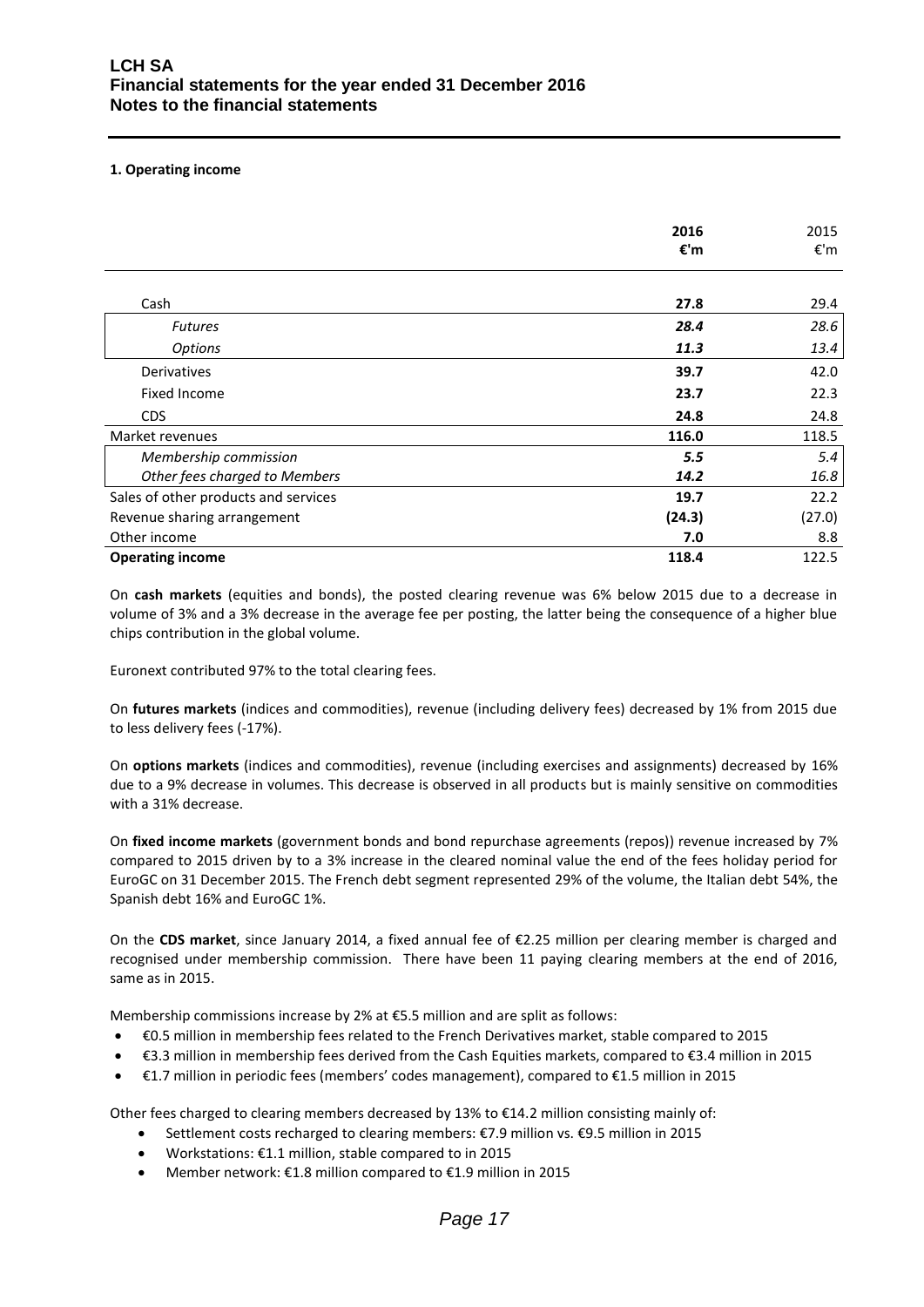- Penalties for:
	- o delivery failure: €2.2 million vs. €1.9 million in 2015
	- o late netting on commodities market: €0.7 million vs. €1.5 million in 2015
- Other miscellaneous fees: €1.0 million vs. €0.9 million in 2015

Other income decreased by €1.8 million to €7.0 million consisting of:

- Costs charged to other entities within the Group: €3.0 million (2015: €5.3 million) mainly made of :
	- o €1.0 million (2015: €2.4 million) related to the third data centre used by LCH Limited
	- o €0.8 million (2015: €0.5 million) charged to London Stock Exchange Group Plc
	- o €1.1 million (2015: €2.3 million) charged to LCH.Clearnet Group Limited and to LCH Limited
	- o €0.2 million (2015: €0.2 million) to LCH.Clearnet Luxembourg SARL
- Costs charged to CDCClear and to Euronext for the development of project related to CDS business and to Euronext Derivatives business: €4.0 million (2015: €3.5 million)

A CDS agreement was signed in April 2014, effective from 1 January 2014. The related profit sharing recognised in 2016 is €2.4 million.

A revenue share on the listed derivatives segment effective from April 2014 is based on an agreement signed with Euronext in October 2013. This agreement generated a net retrocession fee to Euronext of €21.9 million compared to €23.9 million in 2015. This decrease is mainly due to the fact that the clearing revenue decreased compared to 2015.

# **2. General operating expenses**

General operating expenses decreased by 5% in 2016.

|                                   | 2016<br>€'m | 2015<br>€'m |
|-----------------------------------|-------------|-------------|
|                                   |             |             |
| IT expenses                       | 30.2        | 31.8        |
| Personnel expenses                | 33.0        | 33.3        |
| Other general operating expenses  | 23.7        | 27.0        |
| <b>Building expenses</b>          | 4.3         | 4.0         |
| <b>General operating expenses</b> | 91.2        | 96.1        |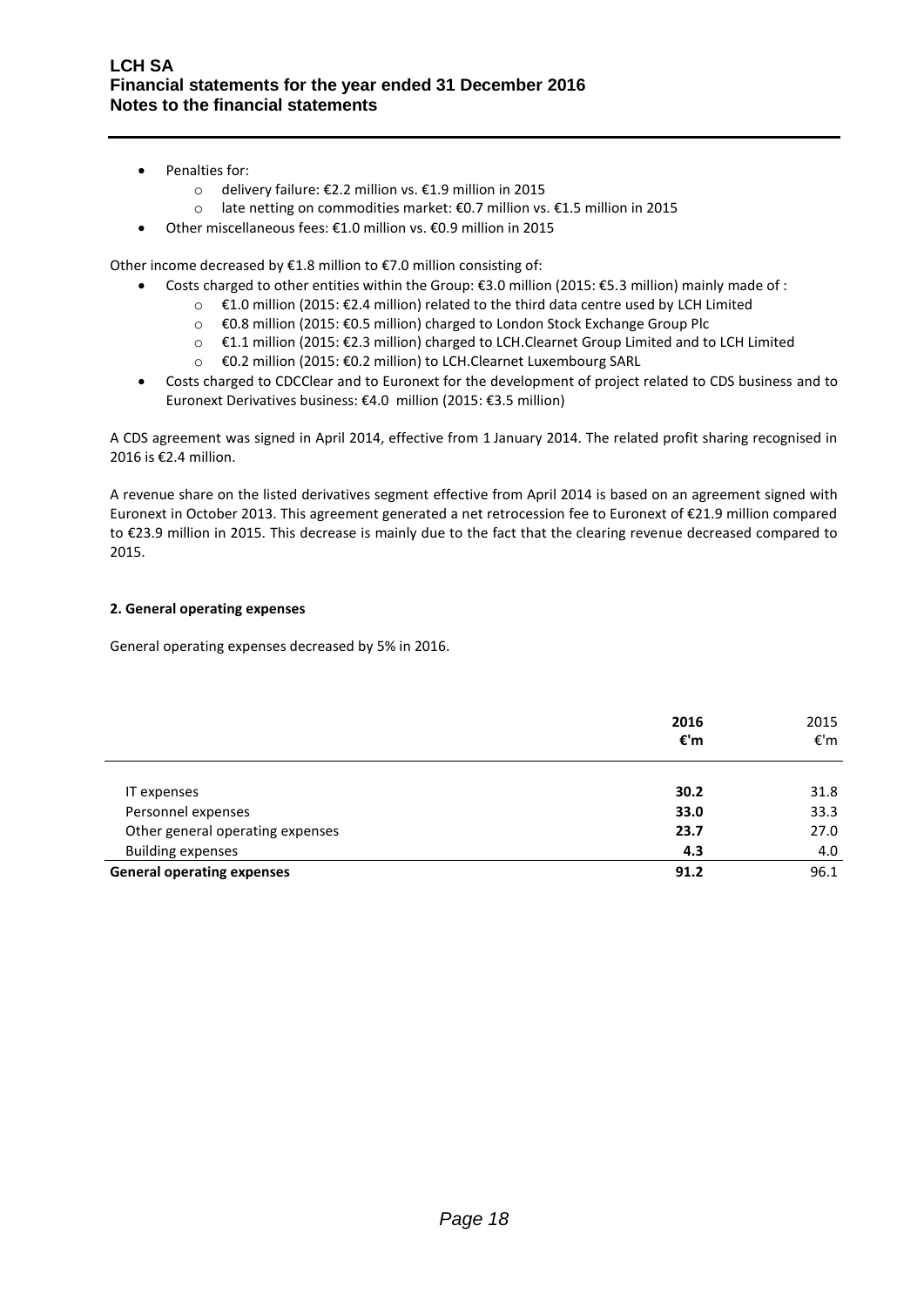### **2.1. IT expenses**

|                    | 2016<br>€'m | 2015<br>€'m |
|--------------------|-------------|-------------|
| Running costs      | 29.0        | 29.7        |
| Development costs  | 1.2         | 2.1         |
| <b>IT expenses</b> | 30.2        | 31.8        |

IT running costs have decreased by €0.7 million. This is mostly due to the royalties paid to the Luxembourg entity for the usage of core business software owned by the Luxembourg entity. The royalties costs stopped from 1 December 2016 due to the wind down of the Luxembourg entity.

Development costs have decreased by €0.9 million mainly due to decrease in IT projects.

### **2.2. Personnel expenses**

Staff cost decreased by €0.3 million in 2016 at €33.0 million (2015: €33.3 million) mainly resulting from:

- a €1.8 million increase in compensation (salary, bonus, social charges)
- a €1.3 million decrease in staff cost recharged from other Group entities
- a €0.7 million decrease in redundancy cost

### **2.3. Premises costs**

Premises costs have increased at €4.3 million at year-end 2016 compared to €4.0 million in 2015, as the consequence of the new lease contract for the Paris headquarter.

### **2.4. Other general operating expenses**

|                                  | 2016<br>€'m | 2015<br>€'m |
|----------------------------------|-------------|-------------|
| Other expenses                   | 21.9        | 24.7        |
| Management fees                  | 1.8         | 2.3         |
| Other general operating expenses | 23.7        | 27.0        |

Other expenses are made up of a number of various items such as legal fees, bank fees, travelling expenses, contractors and consultants, marketing fees, financial data flows, telecommunication costs, fees paid to the regulators and auditors' fees. The €2.8 million decrease from 2015 is mainly related to:

- a decrease by €2.3 million in bank charges
- a decrease by €0.3 million in costs paid to regulators
- a decrease by €0.2 million in consultant fees

Year on year, management fees have decreased by €0.5 million.

The auditors' fees for the year 2016 amount to:

- €0.11 million to Ernst & Young for the statutory accounts
- €0.11 million to BDO France Léger et Associés for the statutory accounts
- €0.33 million to Ernst & Young for the PCAOB audit (2015 and 2016)
- €0.33 million to BDO France Léger et Associés for the PCAOB audit (2015 and 2016)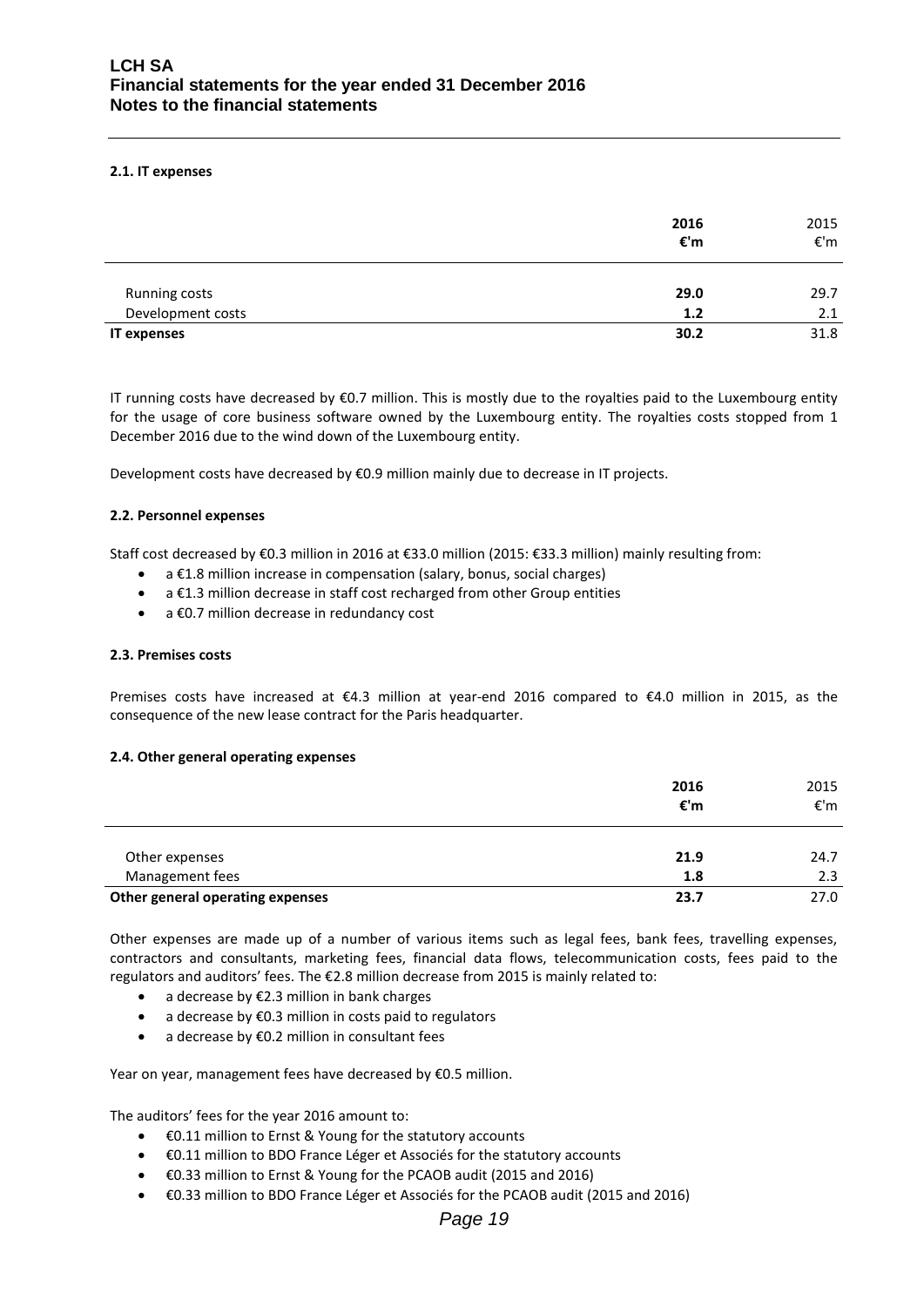### **3. Miscellaneous taxes**

Taxes (other than corporate tax) have increased by €0.4 million at €1.8 million (2015: €1.4 million).

# **4. Depreciation, amortisation and provisions**

|                                                       | 2016<br>€'m | 2015<br>€'m |
|-------------------------------------------------------|-------------|-------------|
| Intangible assets depreciation                        | 12.4        | 10.7        |
| Tangible assets depreciation                          | 0.3         | 1.4         |
| Impairment                                            |             |             |
| <b>Depreciation and amortisation</b>                  | 12.7        | 12.1        |
| Net (decrease) / increase of other provisions         |             |             |
| Net (decrease) / increase of provisions for employees | 1.3         |             |
| Net (decrease) / increase in provisions               | 1.3         |             |
| Depreciation, amortisation and provisions (net)       | 14.0        | 12.1        |

Intangible assets amortisation has increased in 2016 to €12.4 million (2015: €10.7 million) due to increase in CDS assets and T2S related assets, partly offset by the full amortisation of UCS Cash.

Tangible assets amortisation has decreased in 2016 to €0.3 million (2015: €1.4 million).

### **5. Net finance income**

|                          | 2016<br>€'m | 2015<br>€'m |
|--------------------------|-------------|-------------|
|                          |             |             |
| Realised                 | 38.5        | 34.3        |
| <b>Unrealised</b>        | (0.2)       | (0.1)       |
| Revenues from collateral | 38.3        | 34.2        |
| Revenues from own cash   | (0.8)       | (0.2)       |
| Dividends received       | 11.7        | 3.4         |
| Net finance income       | 49.2        | 37.4        |

In 2016, the revenue of the cash collateral increased significantly from €34.2 million in 2015 to €38.3 million mainly on cash revenues.

The cash revenues increased by €4.1 million mainly due to the increase of €0.7 billion of cash portfolio and the 2015 change collateral remuneration. In 2016 the whole initial margin remuneration was at EONIA - 20.5 basis point in January 2015 and EONIA - 30.0 basis point since May 2015.

The revenue from the Company's own cash position has decreased at €(0.8) million (2015: €(0.2) million).

LCH.Clearnet Luxembourg SARL distributed a final dividend to the Company of €11.7 million in 2016.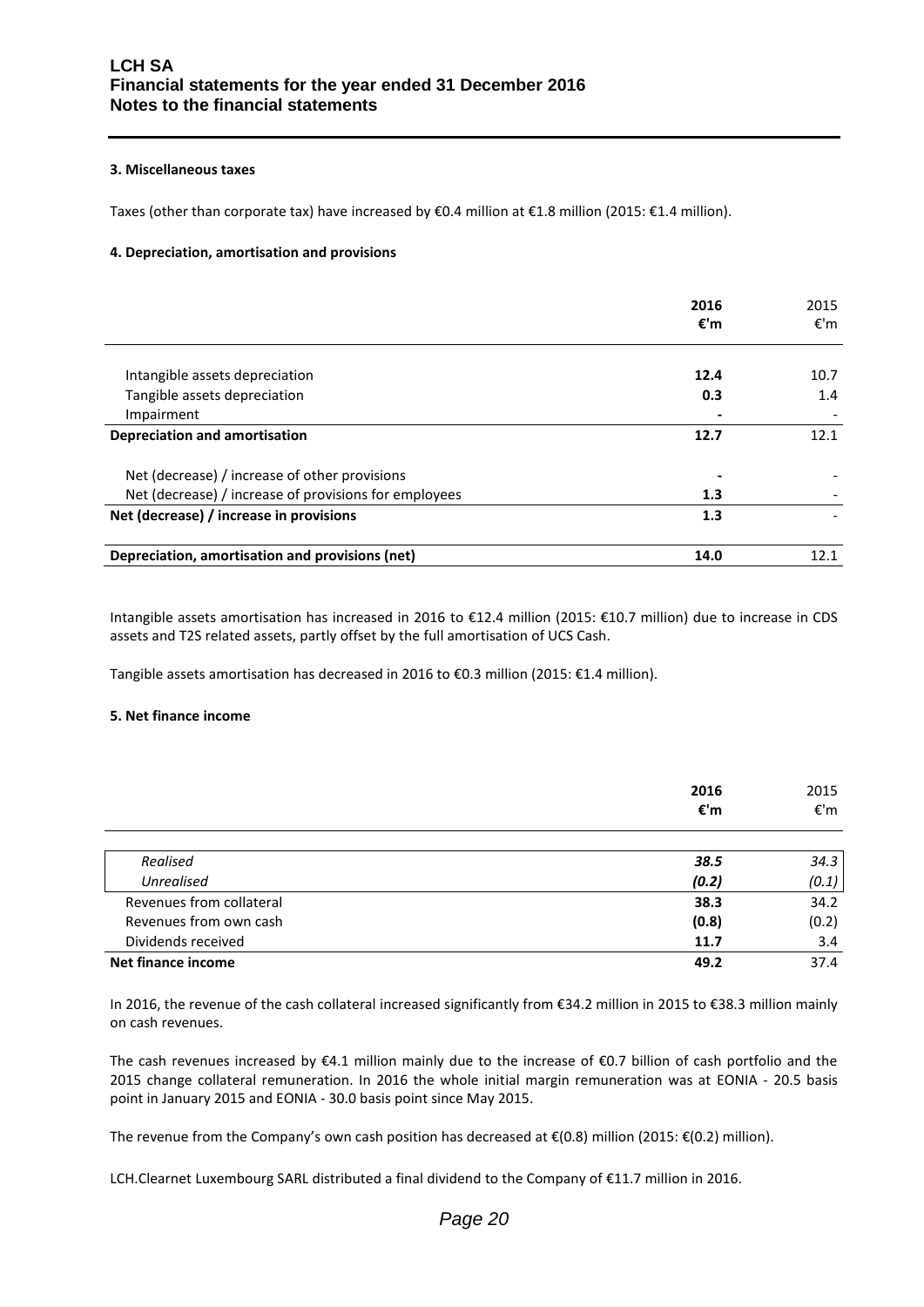# **6. Exceptional items**

Total exceptional items amount to €2.7 million in 2016 (2015: credit of €0.7 million) and relate to the cost saving initiative. During 2016, the Board approved a three year restructuring programme to improve the efficiency of the Company.

### **7. Profit sharing, headcount**

In 2016, the total amount recognised as profit-sharing expenses under payroll costs amount to €1.6 million (2015: €1.5 million).

At the end of December 2016, the company headcount (permanent employees) was 181 (2015: 178).

### **8. Corporate income tax**

A multi-lateral transfer pricing agreement signed by representatives of the French, Belgian, and Dutch tax authorities has been in effect since 1 January 2004 and has been renewed on April 2014 until 31 December 2015.

The renewal of this agreement for the next five years has been sent to the tax authorities by 3 July 2015.

This agreement allows the distribution of the earnings that are jointly generated by Banque Centrale de Compensation, which has its registered office in Paris, and by its Dutch and Belgian branches.

LCH SA's Portuguese branch is not considered as a permanent establishment for Portuguese corporate tax purposes, and its assets and operations are therefore assimilated with those of its parent company, a French tax resident. LCH SA therefore records no corporate tax charge payable to the Portuguese tax authorities.

The standard corporate tax rate is 33.33% in France, 25% in the Netherlands and 33% in Belgium.

|                      | 2016<br>€'m | 2015<br>€'m |
|----------------------|-------------|-------------|
| French income tax    | 13.0        | 11.5        |
| Belgian income tax   | 0.3         | 0.3         |
| Dutch income tax     | 1.4         | 1.5         |
| Corporate income tax | 14.7        | 13.3        |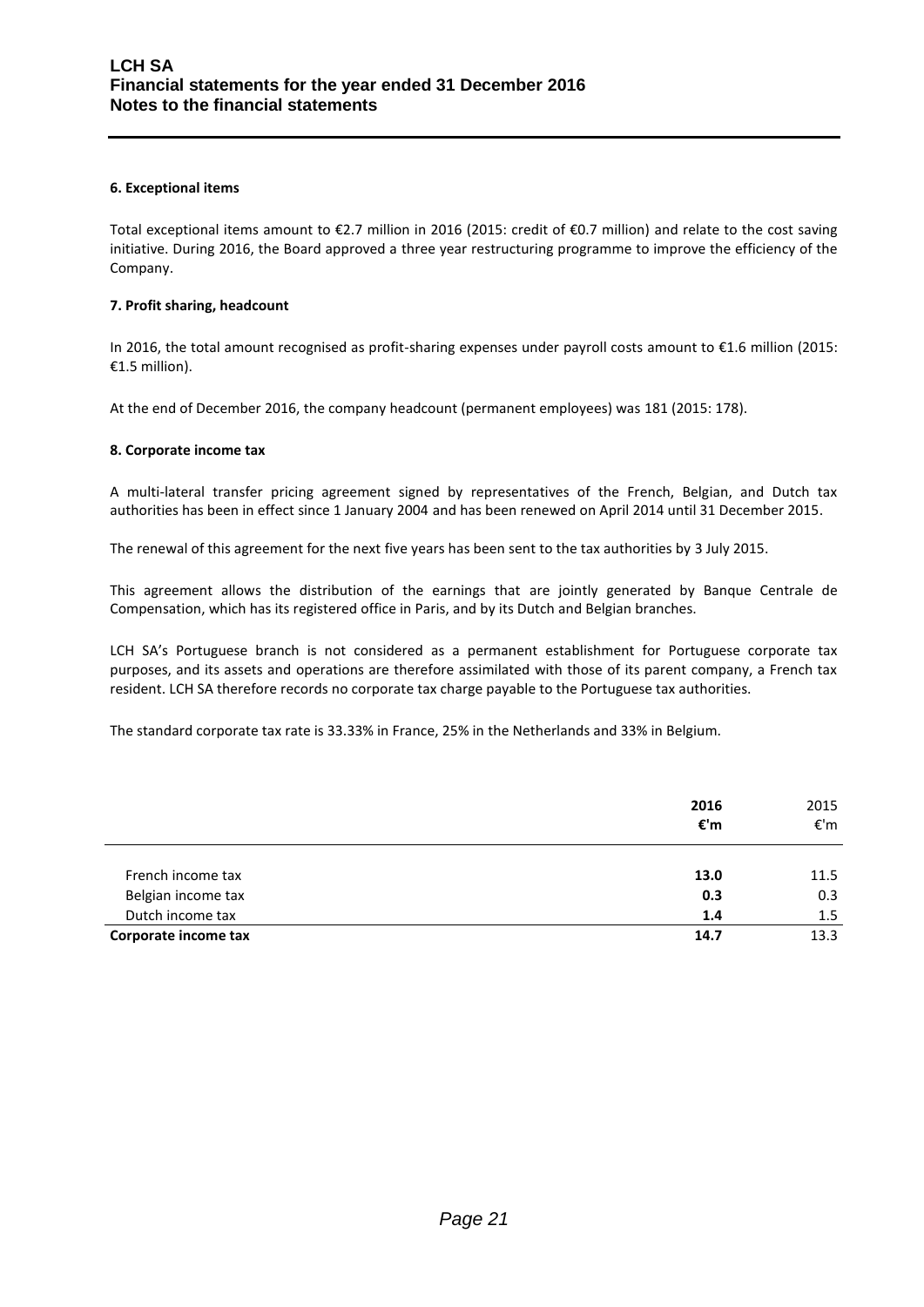# **9. Income statement - regulatory presentation**

|                                                      | 2016<br>€'m | 2015<br>€'m |
|------------------------------------------------------|-------------|-------------|
| Interest and related income                          | 92.3        | 53.4        |
| Interest and related expenses                        | (65.6)      | (29.3)      |
| Variable income from securities                      | 11.7        | 3.4         |
| Commissions received                                 | 10.7        | 10.0        |
| Commissions paid                                     | (7.9)       | (0.0)       |
| Gains, losses on trading securities operations       |             |             |
| Gains, losses on held for sale securities operations | 0.1         | (0.1)       |
| Other income on banking transactions                 | 118.6       | 113.2       |
| Other loss on banking transactions                   | (7.6)       | (9.5)       |
| <b>Net banking revenue</b>                           | 152.3       | 141.1       |
| Other operating income                               | 7.2         | 9.7         |
| General operating expenses                           | (86.3)      | (89.9)      |
| Depreciation, amortisation and provisions            | (14.2)      | (12.1)      |
| Provision write-backs                                |             |             |
| <b>Gross operating income</b>                        | 59.0        | 48.8        |
| Cost of risk                                         |             |             |
| <b>Operating income</b>                              | 59.0        | 48.8        |
| Gains or losses fixed assets                         | 0.2         |             |
| Net operating profit before tax                      | 59.2        | 48.8        |
| Non operating result                                 | (2.9)       | 0.7         |
| Corporate income tax                                 | (14.7)      | (13.3)      |
| Provisions and write-backs on general banking risk   |             |             |
| Net income for the year                              | 41.6        | 36.2        |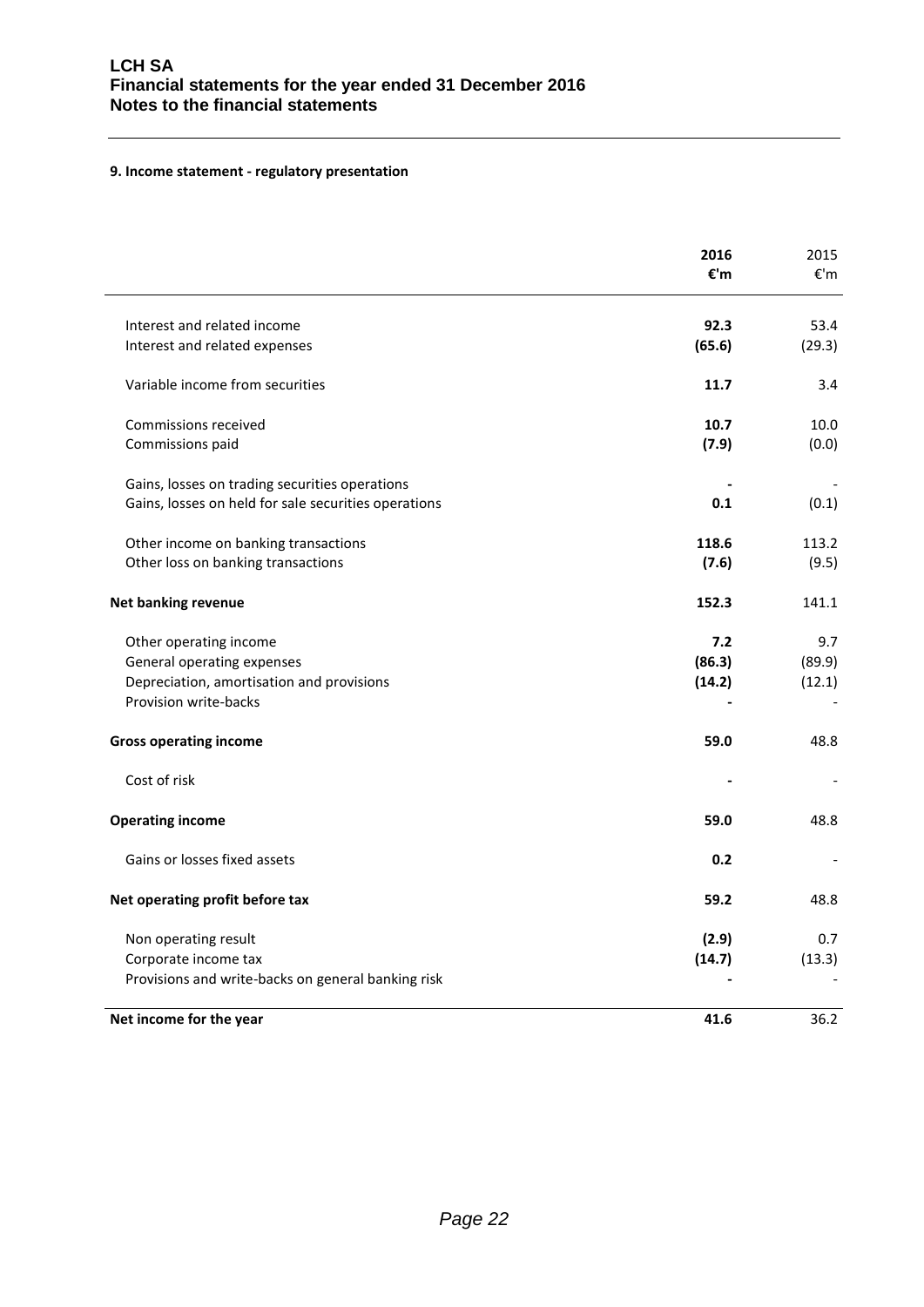#### **10. Fixed assets**

| Cost                              | 2015<br>$\varepsilon$ 'm | Acquisitions | Project<br>delivery      | Disposal                 | 2016<br>€'m |
|-----------------------------------|--------------------------|--------------|--------------------------|--------------------------|-------------|
| Goodwill                          | 52.7                     |              |                          |                          | 52.7        |
| Software                          | 98.0                     |              | 20.1                     | (4.7)                    | 113.3       |
| Intangible work in progress       | 10.2                     | 17.3         | (16.9)                   | (0.0)                    | 10.7        |
| <b>Intangible fixed assets</b>    | 160.9                    | 17.3         | 3.2                      | (4.7)                    | 176.7       |
| Other tangible fixed assets       | 9.8                      |              |                          | (0.7)                    | 9.1         |
| Tangible fixed assets in progress |                          |              |                          |                          |             |
| <b>Tangible fixed assets</b>      | 9.8                      |              |                          | (0.7)                    | 9.1         |
| <b>Gross book value</b>           | 170.7                    | 17.3         | $\overline{\phantom{a}}$ | (5.4)                    | 185.8       |
| <b>Accumulated amortisation</b>   | 2015<br>$\varepsilon$ 'm | Allowances   | Reversals                | Impairment               | 2016<br>€'m |
| Goodwill                          | 43.7                     |              |                          |                          | 43.7        |
| Software                          | 70.3                     | 7.7          |                          |                          | 78.0        |
| Other intangible fixed assets     |                          |              |                          |                          |             |
| <b>Intangible fixed assets</b>    | 114.0                    | 7.7          |                          |                          | 121.7       |
| Tangible fixed assets             | 8.4                      | (0.3)        | $\overline{\phantom{a}}$ |                          | 8.1         |
| <b>Tangible fixed assets</b>      | 8.4                      | (0.3)        |                          |                          | 8.1         |
| <b>Amortisation</b>               | 122.4                    | 7.4          | $\blacksquare$           | $\overline{\phantom{0}}$ | 129.8       |
| Net book value                    | 48.3                     |              |                          |                          | 56.0        |

Fixed asset items include both depreciable assets and fixed assets in progress. The latter items include software under development and various tangible assets that have not yet entered service. Once these assets come into use, they start to be depreciated or amortised in accordance with the principles described in section II – accounting principles and valuation methods / fixed assets, amortisation and depreciation.

Intangible assets have increased mainly due to the development of CDS programs and Target 2 securities.

### **Impairment testing of intangible assets**

The Company carries out annual impairment testing on goodwill and intangible assets in December of each year, or more often if circumstances show that impairment may be likely.

Goodwill is carried in relation to the acquisition of branches in Amsterdam, Brussels and Porto. The recoverable amount associated with these branches is determined based on value in use calculations.

For intangible assets, impairment is assessed by reviewing the carrying value of the asset against its recoverable amount, which is determined by value in use calculations for the relevant cash generating unit using discounted cash flow projections.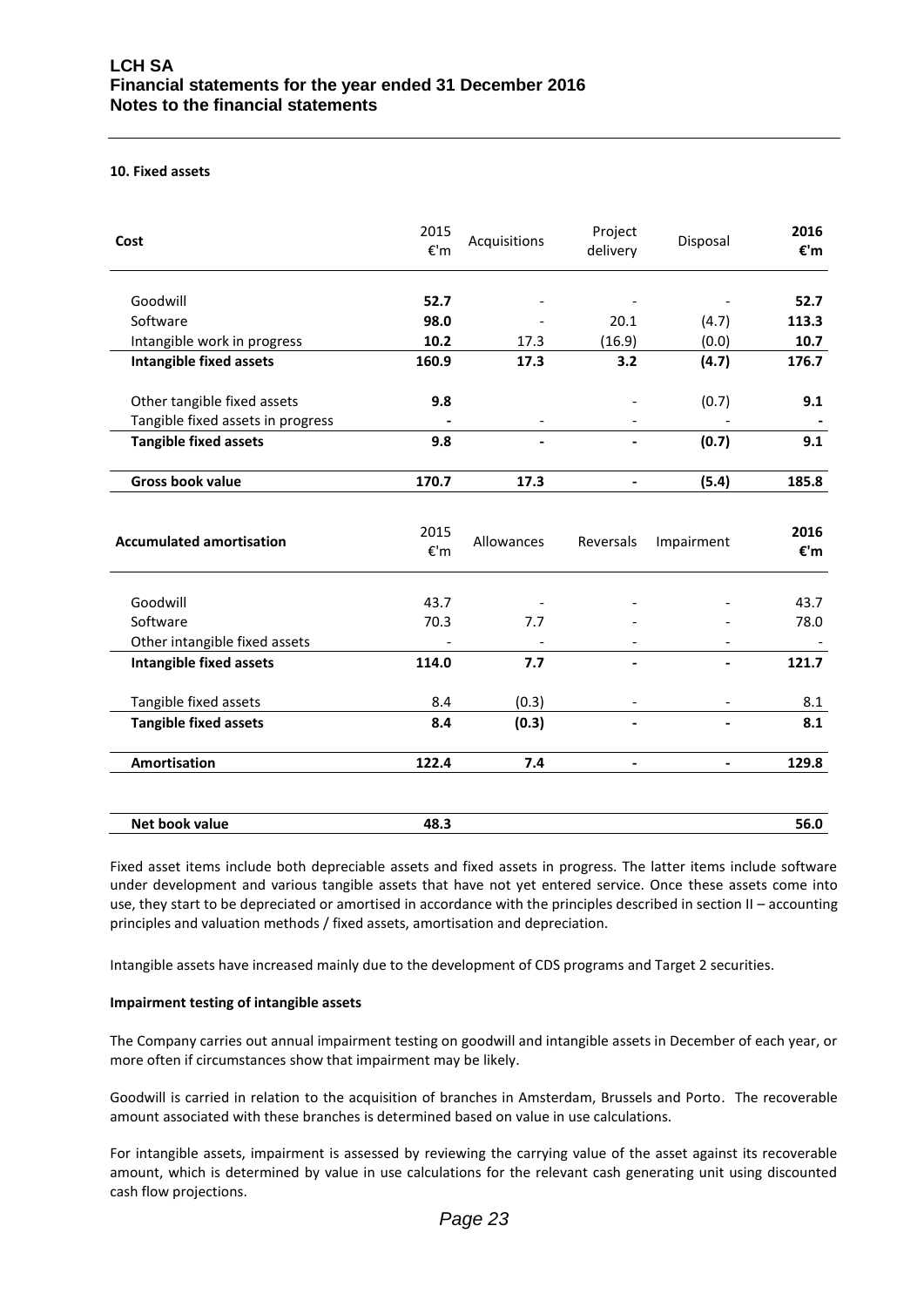The key assumptions used in the valuations relate to discounted cash flow projections prepared by management covering a five year period. The cash flow projections are based on the Group's budget for 2017 and the approved plan for the two financial years following the last financial year in the budget. Cash flows beyond this period are extrapolated using the estimated long term growth rates and applying the pre-tax discount rates.

Management has based its value in use calculations for each CGU on key assumptions about short and medium term revenue and cost growth, long term economic growth rates (used to determine terminal values) and pre-tax discount rates, as follows:

- i) The values assigned to short and medium term revenue and cost growth are based on the 2017 budget and the Group approved plan. The assumptions are derived from an assessment of current trends, anticipated market and regulatory developments, discussions with customers and suppliers and management's experience. These factors are considered in conjunction with the Group's long-term strategic objectives to determine appropriate short and medium growth assumptions
- ii) Long term growth rates of 2% (2015: 2%) represent management's internal forecasts based on external estimates of GDP and inflation
- iii) The pre-tax discount rate of 11.6% (2015: 10.5%) is based on a number of factors including the risk-free rate, the Group's estimated market risk premium and a premium to reflect inherent risks

# **Impairment results**

Having completed the tests as described above, goodwill and self developed software were not found to be impaired.

### **Sensitivity analysis**

Reasonably possible changes in key assumptions and rates at 31 December 2016 are detailed below and the impact on the impairment recognised noted:

*Goodwill*

|                                              | <b>Base case</b> | <b>Adjusted</b> | Increase in<br>impairment |
|----------------------------------------------|------------------|-----------------|---------------------------|
|                                              |                  |                 | €'m                       |
| Reduction in clearing revenues               | various          | $-10.0\%$       |                           |
| Cash flow growth beyond the five year period | 2.0%             | 0%              |                           |
| Pre-tax discount rate                        | 11.6%            | 14.6%           |                           |

### *Self-developed software*

|                                | Base case | Adjusted  | Increase in<br>impairment |
|--------------------------------|-----------|-----------|---------------------------|
|                                |           |           | €′m                       |
| Reduction in clearing revenues | various   | $-10.0\%$ |                           |
| Pre-tax discount rate          | 11.6%     | 14.6%     |                           |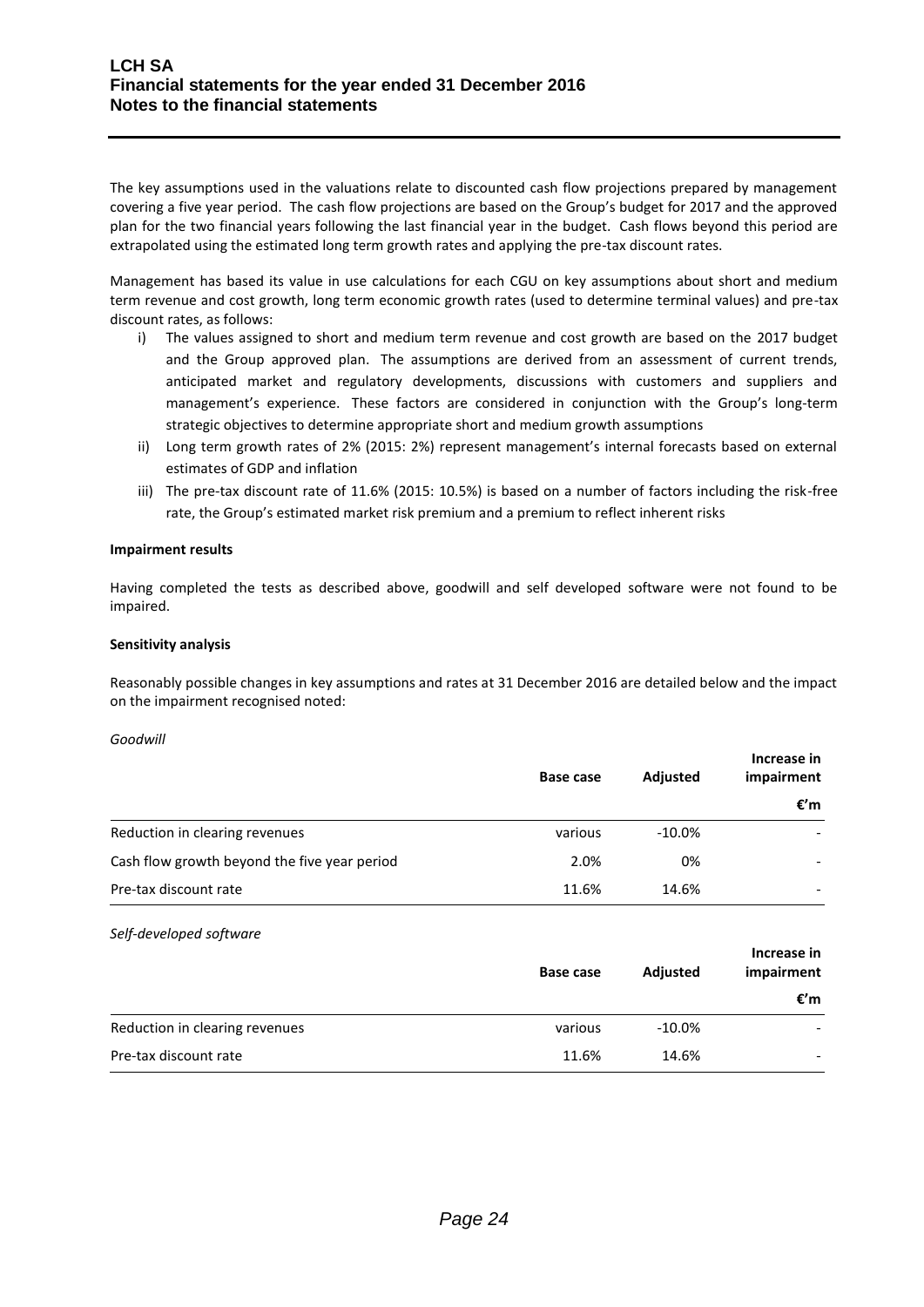# **11. Investments in subsidiaries and affiliates (net of impairment)**

In November 2016, the Company's major subsidiary company, LCH.Clearnet (Luxembourg) S.à.r.l., sold its intellectual property rights to the Company and a fellow subsidiary company. Subsequently, LCH.Clearnet (Luxembourg) S.à.r.l. underwent a capital reduction and repaid the Company capital of €19.5 million.

On the 16 December 2016, the Company sold its 49% holding in LCH.Clearnet (Luxembourg) S.à.r.l. to its parent company, LCH.Clearnet Group Limited for consideration of €0.2 million.

At 31 December 2015, LCH.Clearnet SA owned a €300,470 equity interest in the company SWIFT (2015: €300,470). This interest arose from the systematic attribution of SWIFT shares to LCH SA based on the volume of messages transmitted by LCH.to its clearing members via the SWIFT system.

### **12. Held for sale securities**

The securities held for the purpose of cash management at 31 December 2016 consisted exclusively of treasury bills.

|                                                       | 2016<br>€'m |      | 2015<br>€'m |      |
|-------------------------------------------------------|-------------|------|-------------|------|
| Investment securities and related receivables         |             | 0%   |             | 0%   |
| Securities available for sale and related receivables | 906.1       | 100% | 3,576.6     | 100% |
| Securities placed on repos                            |             | 0%   |             | 0%   |
| Investment securities, held for sale securities       | 906.1       |      | 3,576.6     |      |
|                                                       | 2016<br>€'m |      | 2015<br>€'m |      |
| Less than 1 month                                     | 105.0       | 12%  | 135.0       | 4%   |
| Greater than 1 month and less than 3 months           | 475.4       | 52%  | 510.7       | 14%  |
| Greater than 3 months and less than 6 months          | 325.7       | 36%  | 1,690.9     | 47%  |
| Greater than 6 months                                 |             | 0%   | 1,240.0     | 35%  |
| Investment securities, held for sale securities       | 906.1       |      | 3,576.6     |      |

The fair value of securities held for sale as of 31 December 2016 is €906.1 million (2015: €3,576.6 million).

For information, the mark to market valuation amounts to €0.5 million.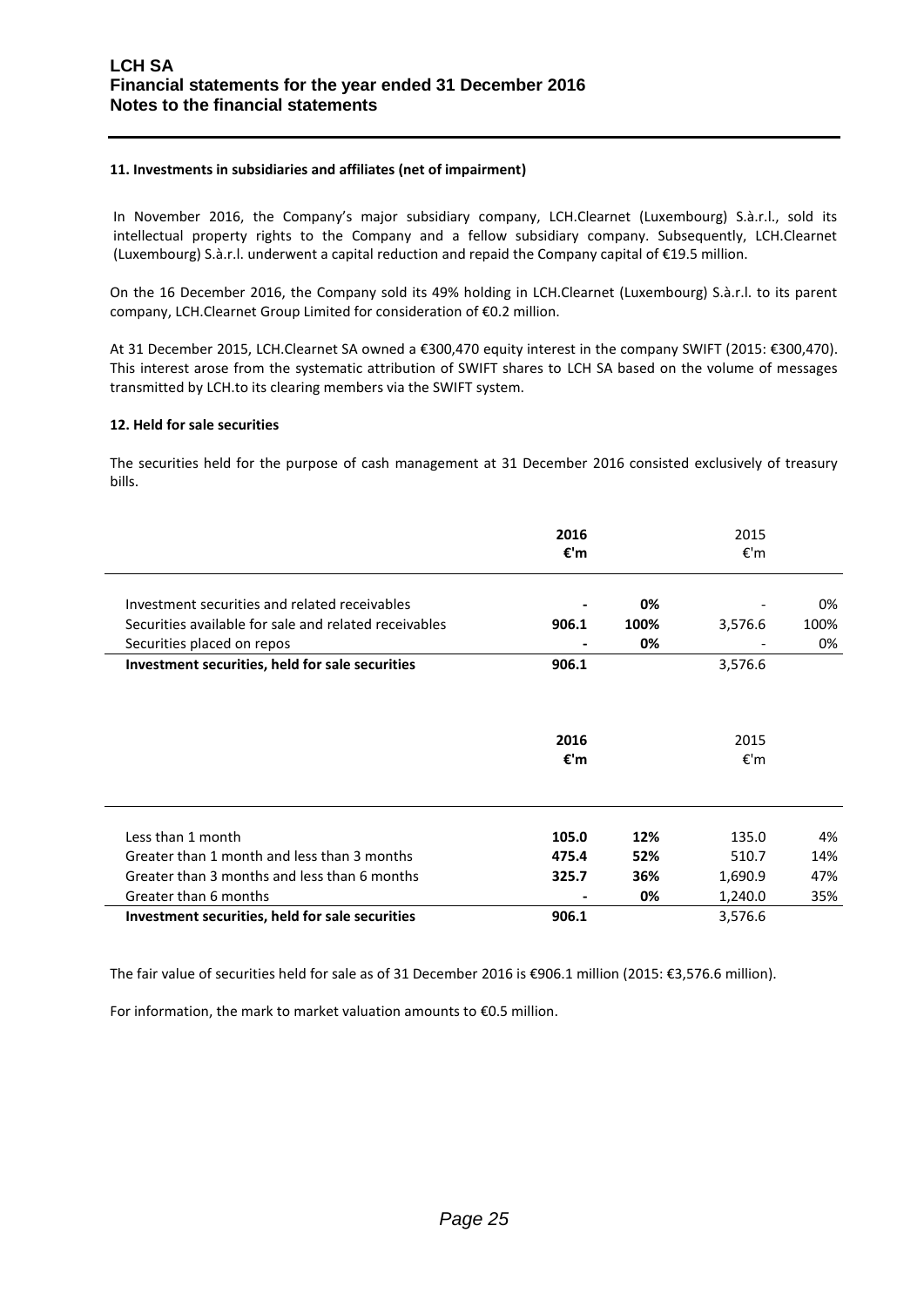# **13. Trade receivables**

|                              | Gross     | <b>Depreciation</b> | <b>Net 2016</b>        | Net 2015                         |
|------------------------------|-----------|---------------------|------------------------|----------------------------------|
|                              | €'m       | €'m                 | €'m                    | €'m                              |
| Clients<br>Doubtful accounts | 11.2<br>٠ | ۰<br>$\,$           | 11.2<br>$\blacksquare$ | 11.2<br>$\overline{\phantom{0}}$ |
| <b>Trade receivables</b>     | 11.2      |                     | 11.2                   | 11.2                             |

The company's client receivables mostly consist of clearing fees debited from clearing members' accounts on the  $10^{th}$  working day of the month following the transaction.

As of 31 December 2016, there were no doubtful accounts.

### **14. Other receivables (excluding clearing house, treasury and portfolio accounts)**

|                          | 2016<br>$\varepsilon$ 'm | 2015<br>$\varepsilon$ 'm |
|--------------------------|--------------------------|--------------------------|
|                          |                          |                          |
| Income tax               | 1.6                      | 1.6                      |
| Personnel                | 0.1                      | 0.2                      |
| Miscellaneous            | 1.2                      | 1.3                      |
| <b>Other receivables</b> | 2.9                      | 3.1                      |

### **15. Clearing house accounts (assets)**

|                                                             | 2016<br>€'m | 2015<br>€'m |
|-------------------------------------------------------------|-------------|-------------|
|                                                             |             |             |
| Funds receivable from clearing house members                | 443.8       | 701.6       |
| Executed trades not yet settled and other (assets)          | 9.0         | 167.2       |
| Margins and premiums receivable from clearing house members | 36.4        | 54.6        |
| Reverse repo                                                | 284,333.7   | 277,036.2   |
| Guarantee deposit paid to CC&G                              | 4,514.2     | 3,678.2     |
| Clearing house accounts (assets)                            | 289,337.1   | 281,637.8   |

In order to guarantee the integrity of the operations it processes, LCH SA requires clearing members to make deposits of collateral known as margin calls. The nature of the eligible margin calls, as well as the conditions governing the calls and deposit of these calls are determined by LCH SA.

Initial margin may consist of cash, securities or bank guarantees, it being expressly stipulated by LCH SA that these are the only eligible instruments.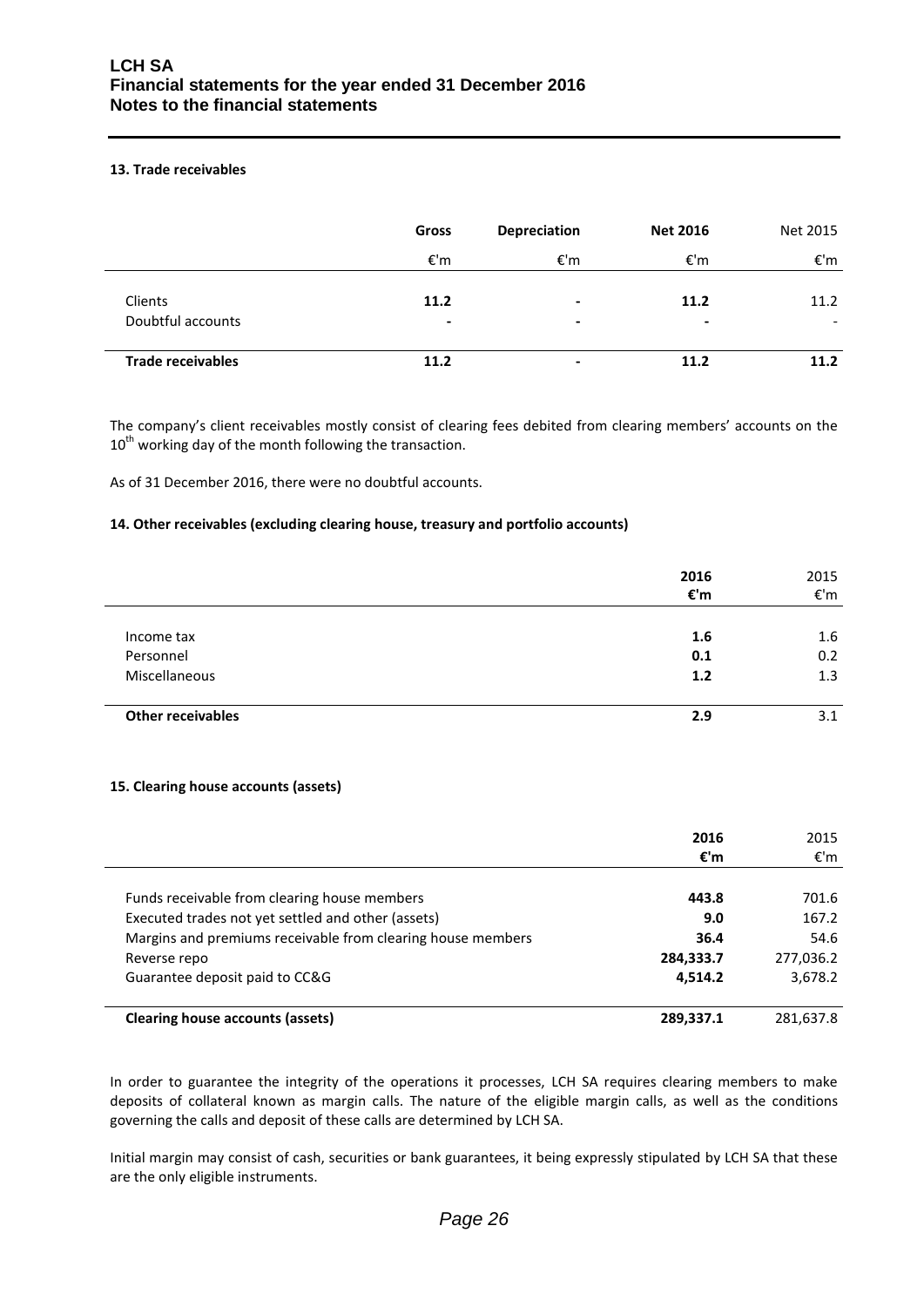Cash collateral appear as liabilities on the balance sheet, while bank guarantees and securities are recognised in the off-balance sheet. Collateral deposits are adjusted daily, giving rise either to a call for additional margin, recorded as an asset under funds receivable from clearing house members, or to a refund, recorded as a liability under funds payable to clearing house members.

Margins to be received or paid are calculated and called daily based on each clearing member's position. The margin receivable from or payable to each clearing member corresponds to the difference between the daily settlement value of the clearing member's position compared with that of the previous day.

Positive variation margins that may be recovered by clearing members are recognised as a liability. Negative variation margins represent amounts receivable by the clearing house and are therefore recorded as an asset under margins receivable from clearing house members.

In addition to margin deposits, clearing house members may be called upon to pay or receive premiums on a daily basis. Premiums correspond to the traded price paid by option buyers to option writers. At the end of each trading day, premiums payable and receivable consist in the net difference between each clearing member's long and short trades.

Payable premiums are recorded as liabilities and receivable premiums are recorded as assets.

Repo transactions on the OTC market are presented on a non-offset basis. The amount on the asset side represents the loans for which securities were received; the amount on the liabilities side represents the loans for which securities were delivered under repos. Commitments made by the clearing house to clearing members using repos are recorded off-balance sheet, as well as commitments received.

LCH SA pays a daily collateral deposit to *Cassa di Compensazione & Garanzia* (CC&G), the Italian clearing house and fellow subsidiary of London Stock Exchange Group plc, to cover positions taken by its clearing members whose counterparties clear through CC&G. Similarly, LCH SA receives collateral deposits from CC&G to cover positions taken by CC&G clearing members trading with LCH SA clearing members.

# **16. Treasury and portfolio accounts**

|                                        | 2016<br>€'m | 2015<br>€'m |
|----------------------------------------|-------------|-------------|
|                                        |             |             |
| Banque de France                       | 14,971.6    | 9,964.6     |
| Cash on hand and current accounts      | 6.6         | 5.7         |
| Secured and unsecured loans            |             | 578.8       |
| Overnight loans and repos              |             |             |
|                                        |             |             |
| <b>Treasury and portfolio accounts</b> | 14,978.2    | 10,549.1    |

LCH SA operates directly on the money market, investing the cash arising from its operating cash flow and from the cash collateral received from its clearing members. As of 31 December 2016, the cash was no more invested in term repos.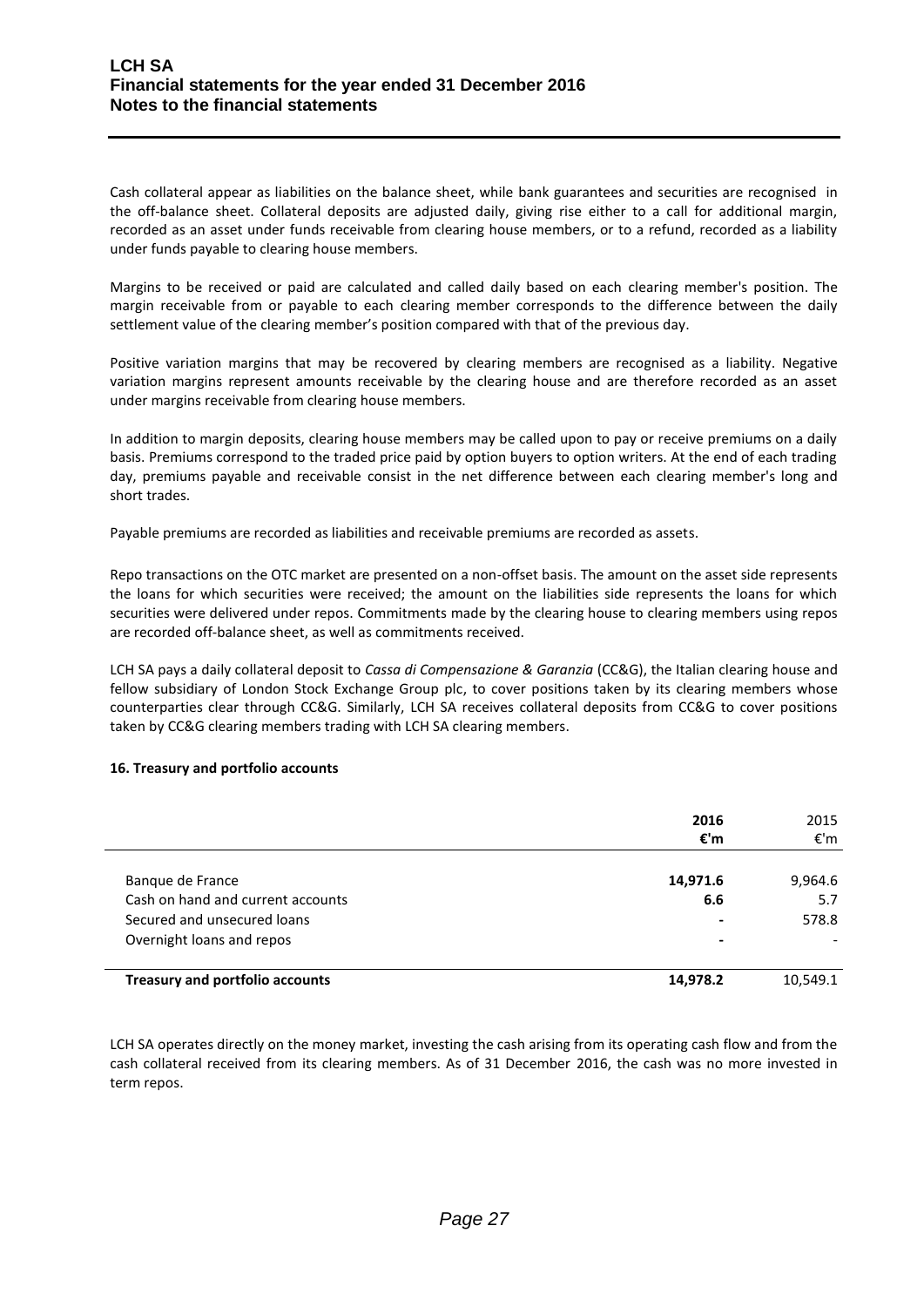The maturities are detailed below (the remainder of the company's cash being invested in securities as detailed in note 12 to the accounts):

|                                        | Less than 1<br>month     | Greater<br>than 1<br>month and<br>less than 3<br>months | Greater<br>than 3<br>moths and<br>less than 6<br>months | 6 months<br>until 12<br>months | <b>Total</b> |
|----------------------------------------|--------------------------|---------------------------------------------------------|---------------------------------------------------------|--------------------------------|--------------|
|                                        | €'m                      | €'m                                                     | €'m                                                     | €'m                            | €'m          |
|                                        |                          |                                                         |                                                         |                                |              |
| Banque de France                       | 14,971.6                 | $\overline{\phantom{a}}$                                | $\overline{a}$                                          | $\overline{\phantom{a}}$       | 14,971.6     |
| Cash on hand and current accounts      | 6.6                      | $\overline{\phantom{a}}$                                | $\overline{a}$                                          | $\overline{\phantom{a}}$       | 6.6          |
| Secured and unsecured loans            | $\overline{\phantom{a}}$ | $\overline{\phantom{a}}$                                | $\overline{\phantom{0}}$                                |                                |              |
| Overnight loans and repos              | $\overline{\phantom{a}}$ | $\overline{\phantom{a}}$                                | $\overline{\phantom{a}}$                                |                                |              |
| <b>Treasury and portfolio accounts</b> | 14,978.2                 | -                                                       |                                                         |                                | 14,978.2     |

Out of the total treasury accounts of €14,978.2 million (2015: €10,549.1 million), €288.4 million is own cash (2015: €267.2 million). €45.4 million of this amount (2015: €50.5 million) is restricted as the Company's own resources to be used in the default waterfall.

# **17. Prepayments**

This account is related to prepaid expenses for €2.2 million (2015: €0.8 million).

# **18. Shareholder's equity**

At the end of 2016, shareholder's equity consisted of the following elements:

|                                  | 2016<br>€'m              | 2015<br>€'m |
|----------------------------------|--------------------------|-------------|
|                                  |                          |             |
| Share capital                    | 113.1                    | 113.1       |
| Capital premium                  | 0.7                      | 0.7         |
| Legal reserve                    | 11.3                     | 11.3        |
| Other reserves                   | 32.6                     | 32.6        |
| Retained earnings                | 117.5                    | 99.2        |
| Reserve for general banking risk | 0.3                      | 0.3         |
|                                  | 275.5                    | 257.2       |
| Net profit                       | 41.6                     | 36.2        |
| Revenues to be allocated         | $\overline{\phantom{a}}$ |             |
| Interim dividend                 | $\blacksquare$           |             |
| Shareholder's equity*            | 317.1                    | 293.4       |

\*including general banking risk reserve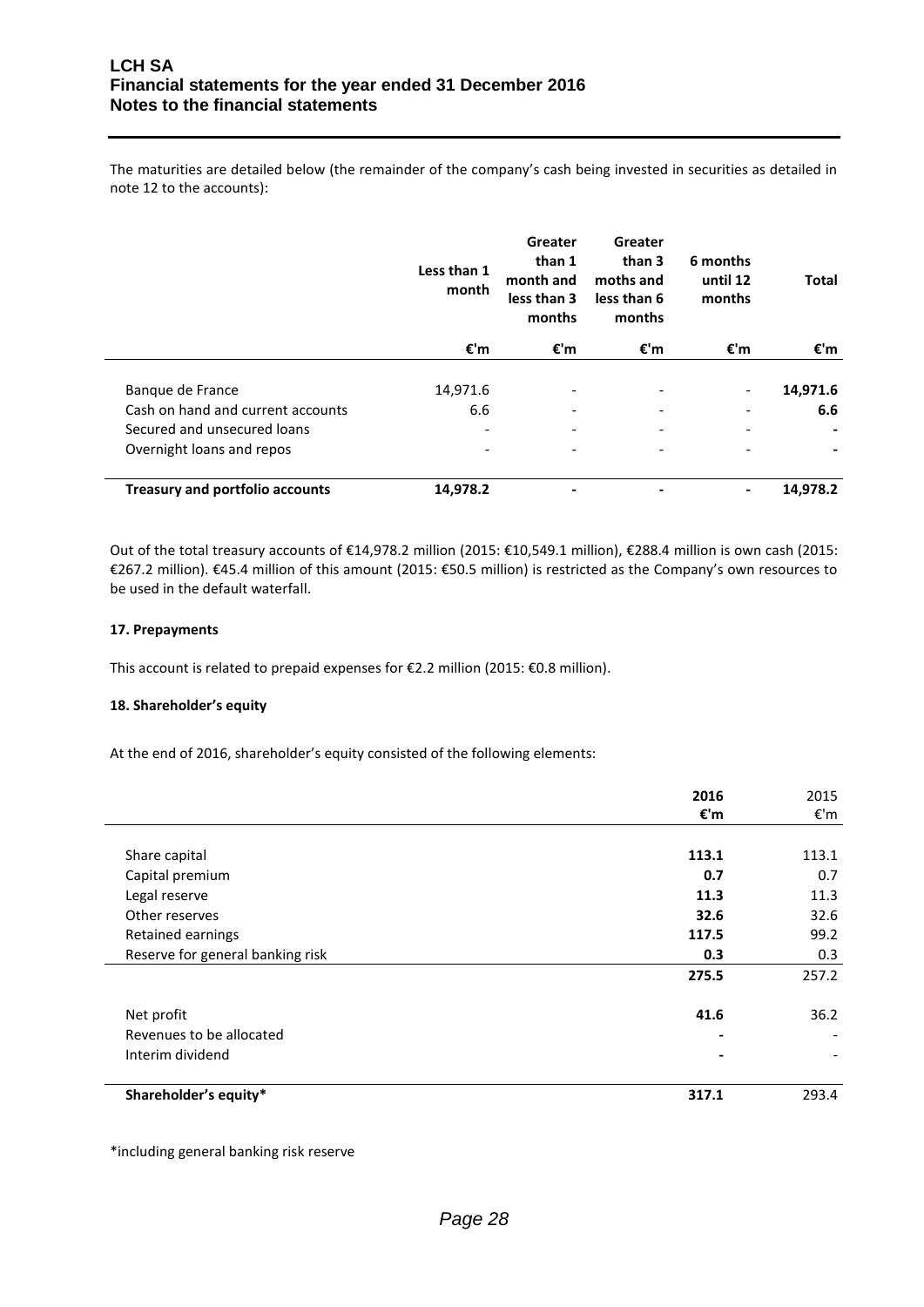The change in the shareholder's equity during 2016 may be summarised as follows:

|                                                                        | €'m            |
|------------------------------------------------------------------------|----------------|
| Shareholder's equity at 31 December 2015                               | 293.4          |
| <b>Dividends</b><br>Net profit of the year<br>Revenues to be allocated | (18.0)<br>41.6 |

# **Shareholder's equity at 31 December 2016 317.1**

### **19. Provisions**

|                                           | 2016                     | 2015 | Change | Addition | Reversals |
|-------------------------------------------|--------------------------|------|--------|----------|-----------|
|                                           | €'m                      | €'m  | €'m    | €'m      | €'m       |
| <b>Employee benefit</b>                   |                          |      |        |          |           |
| provisions                                |                          |      |        |          |           |
| Compensation for                          |                          |      |        |          |           |
| retirement                                | 4.6                      | 3.7  | 0.9    | 0.9      |           |
| Jubilee award                             | 1.4                      | 1.1  | 0.3    | 0.3      |           |
|                                           | 6.0                      | 4.8  | 1.2    | 1.2      |           |
| <b>Other operating</b>                    |                          |      |        |          |           |
| provisions                                |                          |      |        |          |           |
| Provision for operating                   |                          |      |        |          |           |
| risks                                     | $\overline{\phantom{0}}$ |      |        |          |           |
| Non operating provisions<br>Provision for |                          |      |        |          |           |
| restructuring                             | 0.1                      | 0.4  | (0.3)  |          | (0.3)     |
| <b>Provisions</b>                         | 6.1                      | 5.2  | 1.0    | 1.2      | (0.3)     |

Employee benefit provisions are €6.0 million (2015: €4.8 million); this is calculated on the basis of the following assumptions: an inflation rate of 2%, an interest rate at 1.5% and a 2.5% increase in salaries.

The provision for restructuring of €0.1 million is related to the remaining expected cost of the restructuring plan initiated in 2013, following the revised clearing agreement signed with Euronext in December 2013.

# **20. Trade notes and accounts payable (suppliers)**

|                                             | 2016<br>€'m | 2015<br>€'m |
|---------------------------------------------|-------------|-------------|
| Trade payables<br>Supplier accruals         | 0.3<br>10.3 | 3.0<br>5.9  |
| Trade notes and account payable (suppliers) | 10.6        | 8.9         |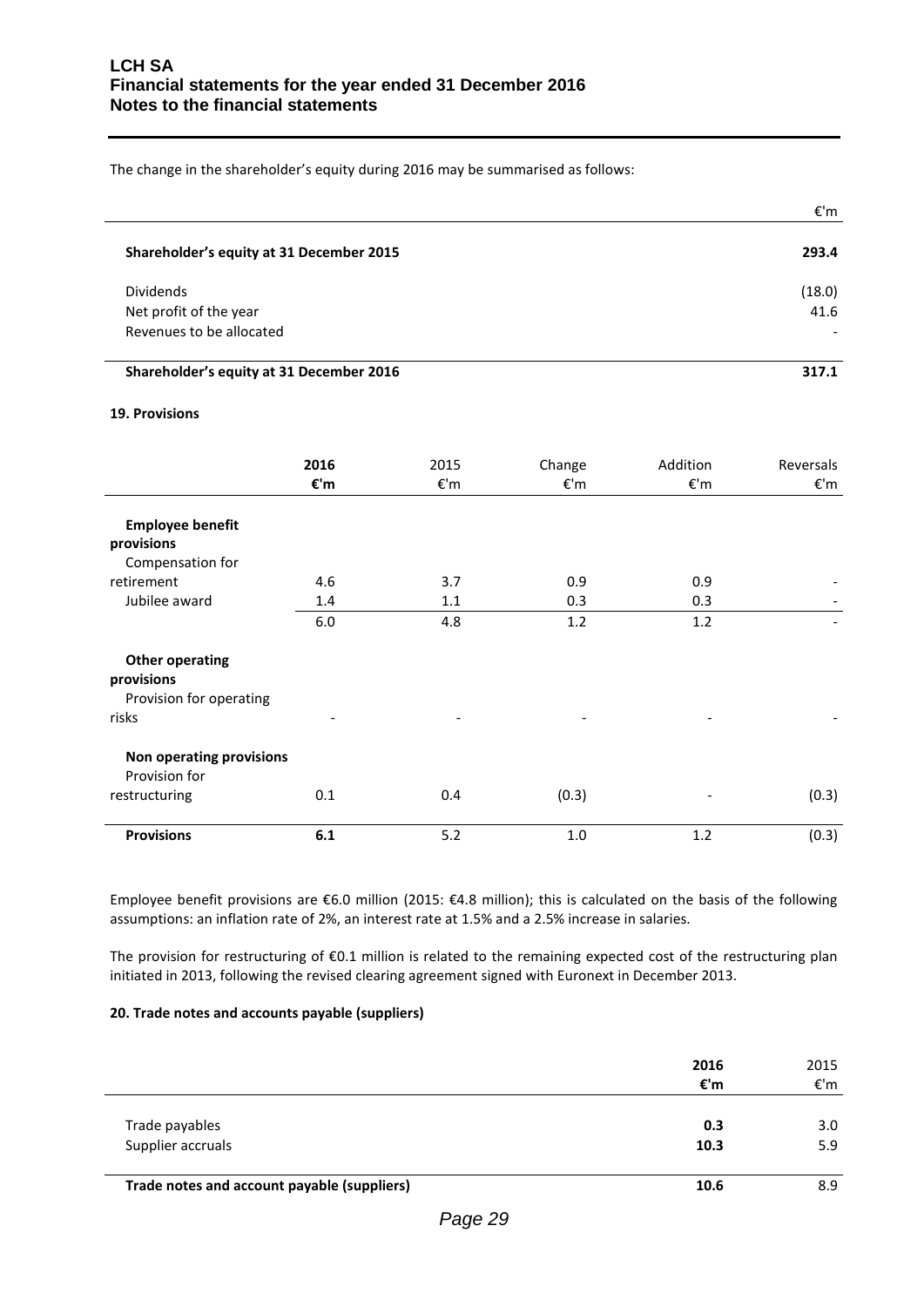# **LCH SA Financial statements for the year ended 31 December 2016 Notes to the financial statements**

At the end of 2016, payables to suppliers amount to €10.6 million (2015: €8.9 million). The main amounts include CreditDerivClear Limited with €2.4 million (2015: nil in trade payables section), Euronext with €2.0 million (2015: €1.9 million), and Sopra with €0.7 million (2015: €0.5 million); and are respectively related to business fees and information technology services. All trade payables as of 31 December 2015 and 2016 had a maturity of less than one month.

# **21. Personnel, tax and social security payables**

|                                             | 2016<br>€'m | 2015<br>€'m |
|---------------------------------------------|-------------|-------------|
| Personnel payables and related costs        | 22.4        | 20.4        |
| Taxes payable                               | 2.6         | 9.7         |
| Personnel, tax and social security payables | 25.0        | 30.1        |

Accrued taxes and personnel costs mainly consist of the following provisions:

- $\bullet$  Paid holidays: €11.2 million (2015: €10.5 million)
- Employees' profit sharing schemes: €1.8 million (2015: €1.7 million)
- **•** Bonuses:  $€4.7$  million (2015:  $€5.5$  million)
- National Insurance payables: €2.1 million (2015: €1.5 million)
- Other personnel provisions : €2.6 million (2015 : €1.2 million)

The accrued taxes payable is made of:

- Corporate tax payable:  $£1.4$  million (2015:  $£8.5$  million)
- $\bullet$  VAT: €0.6 million (2015: €0.7 million)
- "Organic" tax: €0.3 million (2015: €0.3 million)
- Other taxes:  $€0.3$  million (2015:  $€0.2$  million)

# **22. Other payables (excluding clearing house, treasury and portfolio accounts)**

|                   | 2016<br>€'m | 2015<br>€'m |
|-------------------|-------------|-------------|
| Other liabilities | 13.3        | 23.8        |
| Other payables    | 13.3        | 23.8        |

**2016**

2015

# **23. Clearing house accounts (liabilities)**

These accounts described in note 15, are broken down as follows:

|                                               | 2016<br>€'m | 2015<br>€'m |
|-----------------------------------------------|-------------|-------------|
| Funds payable to clearing house members       | 797.0       | 2,129.2     |
| Clearing house members guarantee deposits     | 19,675.2    | 16,099.5    |
| Trades executed but not yet settled and other | 75.0        | 163.5       |
| Margins payable to clearing house members     | 36.4        | 54.6        |
| Repos payable                                 | 284,333.7   | 277,036.1   |
| <b>Clearing house accounts (liabilities)</b>  | 304,917.3   | 295,482.9   |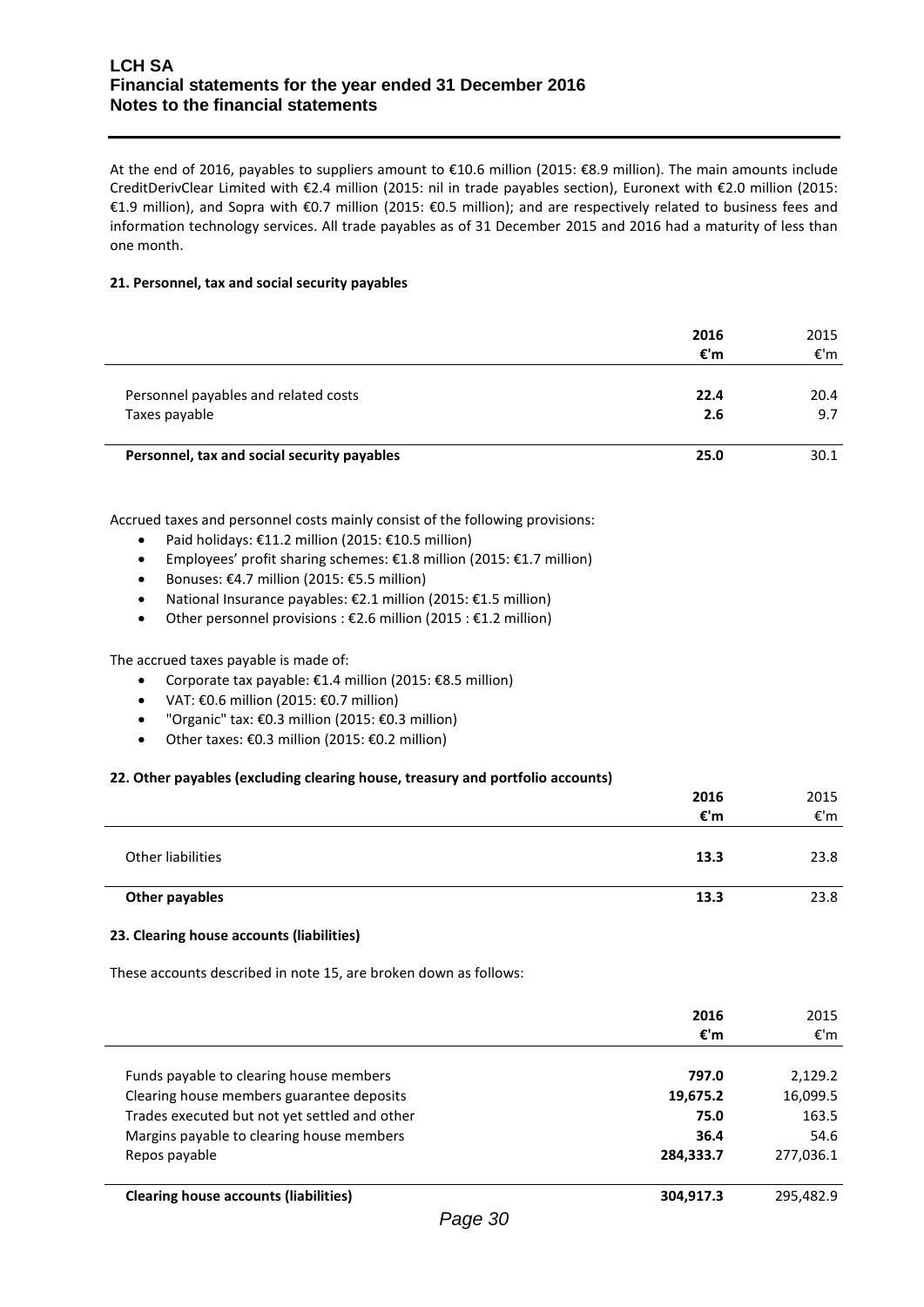### **24. Treasury accounts**

|                                              | 2016<br>€'m              | 2015<br>€'m |
|----------------------------------------------|--------------------------|-------------|
|                                              |                          |             |
| Bank overdraft                               | 3.0                      | 2.6         |
| Secured borrowings                           | -                        |             |
| Accrued interest on secured borrowings       | $\overline{\phantom{a}}$ |             |
| Short term debts with financial institutions | 3.0                      | 2.6         |

Overnight loan facilities may be contracted to avoid overdrafts in Central Bank accounts when operations remain unsettled in the end-of-day cycles of settlement/delivery.

# **25. Accruals (liabilities)**

Accruals in liabilities amount to €4.3 million are related to €1.7 million rent free period and €2.6 million on CDS project recovery.

# **26. Clearing house commitments**

|                                             | 2016      | 2015      |
|---------------------------------------------|-----------|-----------|
|                                             | €'m       | €'m       |
|                                             |           |           |
| Securities received as collateral           | 12,219.4  | 9,766.8   |
| First-demand guarantees received from banks | 6.0       | 44.0      |
| Guarantees received from DNB                | 650.9     | 844.1     |
| Guarantees received from BNB                | 648.0     | 500.1     |
| <b>Guarantees received</b>                  | 13,524.3  | 11,155.0  |
|                                             |           |           |
| Guarantees given to Banque de France        | 1,821.4   | 2,239.2   |
| <b>Guarantees given</b>                     | 1,821.4   | 2,239.2   |
|                                             |           |           |
| Securities receivable                       | 212,202.5 | 188,817.1 |
| CDSClear receivable                         | 124,641.2 | 74,821.2  |
| <b>Commitments received</b>                 | 336,843.7 | 263,638.3 |
|                                             |           |           |
| Securities deliverable                      | 212,193.5 | 188,760.8 |
| CDSClear deliverable                        | 124,641.2 | 74,821.2  |
| Commitments given                           | 336,834.7 | 263,582.0 |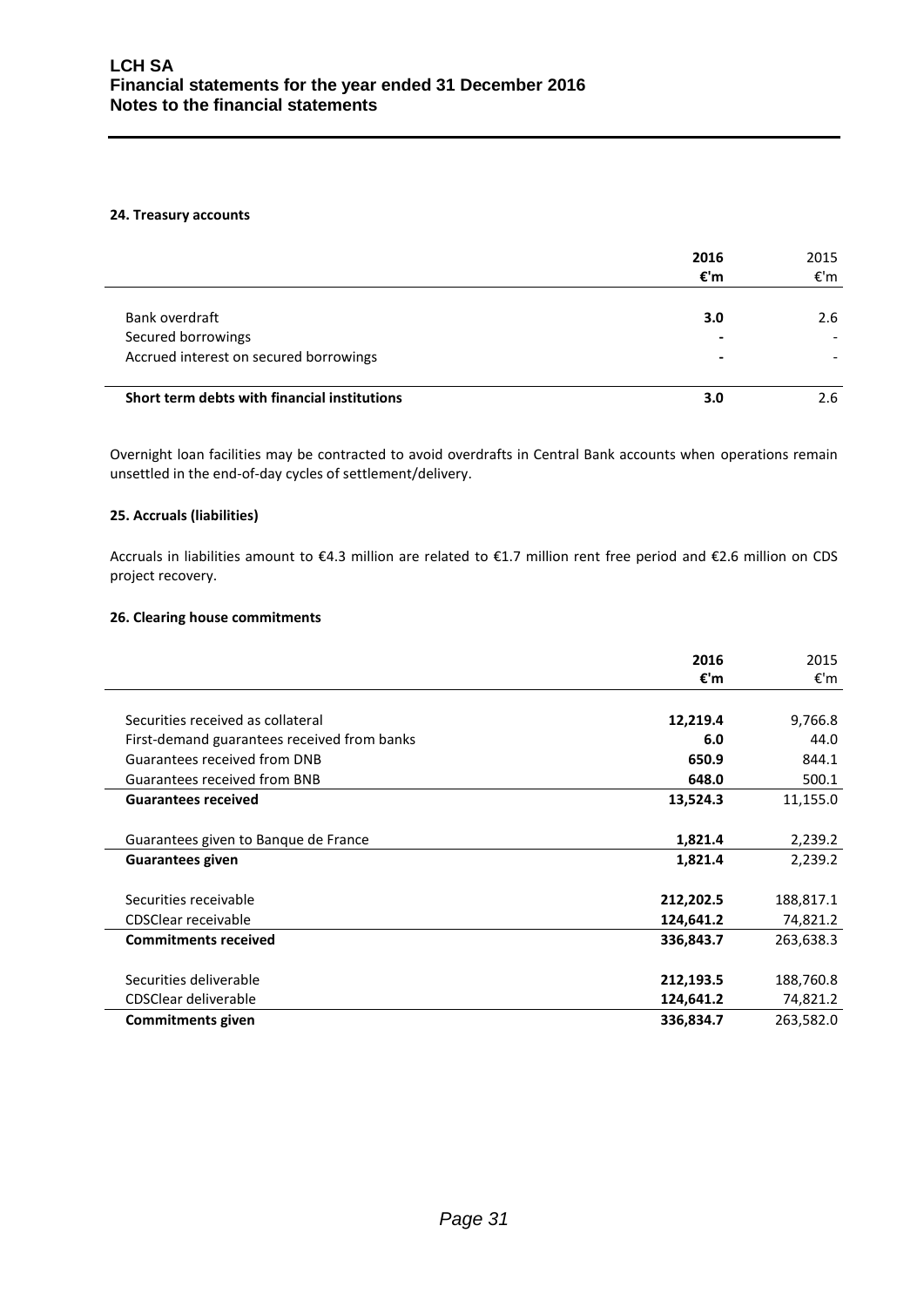# **27. Comparison of total cover required and collateral actually deposited**

At 31 December 2016, the margin cover requirement broke down as follows:

|                        | 2016     | 2015     |
|------------------------|----------|----------|
|                        | €'m      | €'m      |
|                        |          |          |
| Margining requirements | 26,900.4 | 21,824.5 |
| Clearing funds         | 3,255.6  | 2,312.3  |
| <b>Total</b>           | 30,156.0 | 24,136.8 |
|                        |          |          |
| Cash deposits          | 18,925.7 | 14,922.4 |
| Other                  | 12,484.2 | 9,906.9  |
| <b>Total</b>           | 31,409.9 | 24,829.3 |
|                        |          |          |

# **28. Balance sheet and off-balance sheet – regulatory presentation**

|                                          | 2016      | 2015      |
|------------------------------------------|-----------|-----------|
|                                          | €'m       | €'m       |
| <b>Assets</b>                            |           |           |
| Petty cash, central banks, bank accounts | 14,971.5  | 9,964.6   |
| Receivables from financial institutions  | 6.4       | 584.4     |
| Bonds and other fixed income securities  | 905.1     | 3,565.9   |
| Participations                           | 0.3       | 19.8      |
| <b>Fixed assets</b>                      | 56.0      | 48.3      |
| Intangible assets                        | 55.0      | 46.7      |
| Tangible assets                          | 1.0       | 1.6       |
| Other assets                             | 289,338.3 | 281,642.5 |
| Prepayment and other accrued income      | 19.1      | 24.3      |
| <b>Total assets</b>                      | 305,296.7 | 295,849.8 |
| <b>Liabilities</b>                       |           |           |
| Debts with financial institutions        | 64.7      | 63.0      |
| Payables to customer                     | 12.6      | 11.1      |
| <b>Other liabilities</b>                 | 304,882.4 | 295,470.5 |
| <b>Accrued liabilities</b>               | 13.8      | 6.6       |
| Provisions                               | 6.1       | 5.2       |
| Reserve for general banking risk         | 0.3       | 0.3       |
| Shareholders' equity                     | 316.8     | 293.1     |
| Share capital                            | 113.1     | 113.1     |
| Reserves                                 | 44.6      | 44.6      |
| Retained earnings                        | 117.5     | 99.2      |
| Net profit                               | 41.6      | 36.2      |
| <b>Total liabilities</b>                 | 305,296.7 | 295,849.8 |
| Off balance sheet                        |           |           |
| Commitment given                         |           |           |
| Guarantee commitments                    | 126,462.6 | 77,060.4  |
| Commitments on securities                | 212,193.5 | 188,760.8 |
| Commitments received                     |           |           |
| Guarantee commitments                    | 138,165.5 | 85,976.2  |
| Commitments on securities                | 212,202.5 | 188,817.1 |